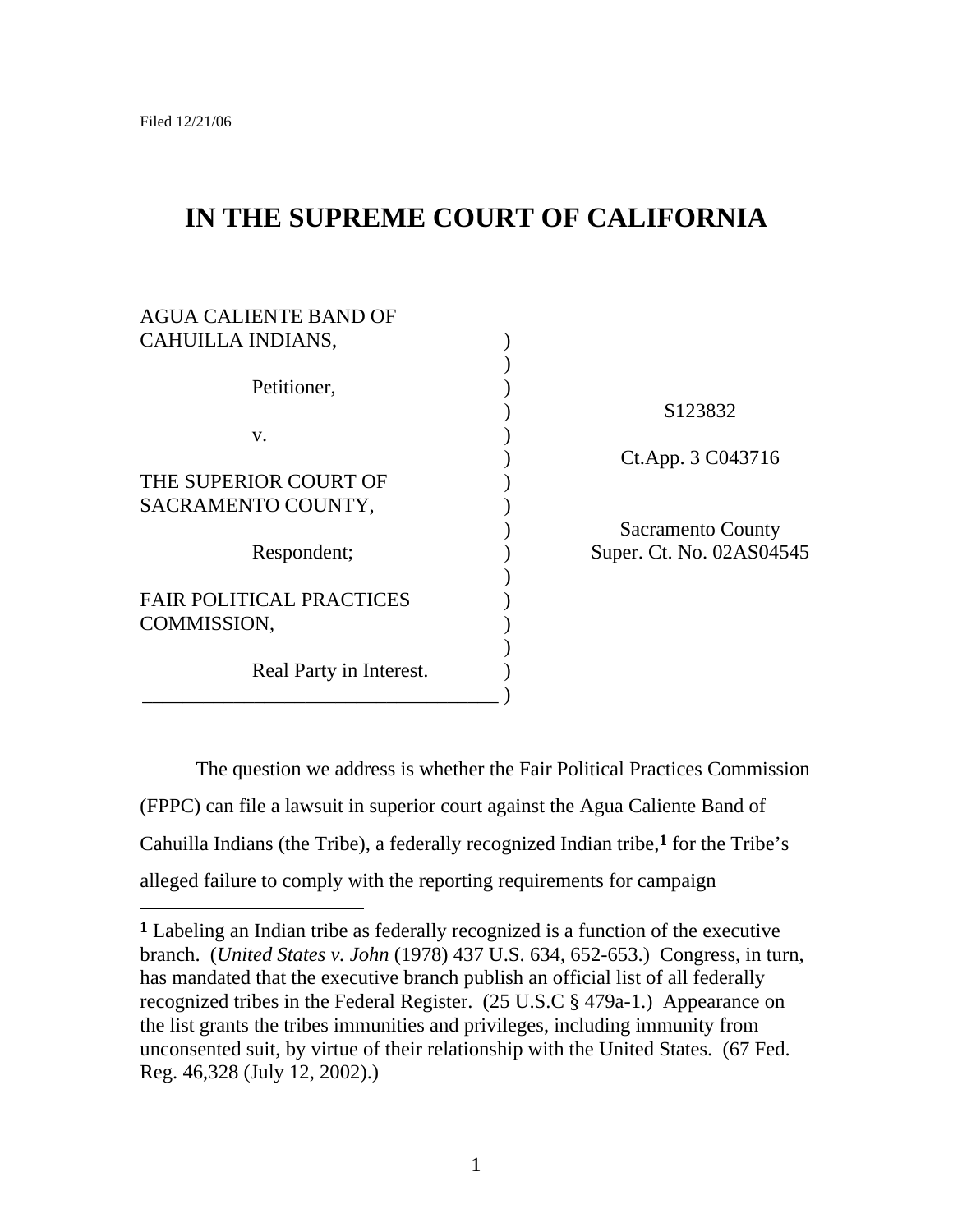contributions under the Political Reform Act (PRA) (Gov. Code, § 81000 et seq.),**2** an initiative measure that regulates numerous aspects of the election process on the state and local level. We conclude that the FPPC may file the lawsuit and affirm the Court of Appeal's judgment denying the Tribe's petition for writ of mandate.

# **DISCUSSION**

# I*. Factual and Procedural Background*

The facts and procedural discussion are taken largely from the Court of Appeal opinion, supplemented by the record. In 1974, California adopted the PRA, which charges the FPPC with its enforcement. (§ 81000.) Consistent with the California Constitution, article III, section 3.5, the PRA requires the FPPC to enforce the statute equally against all affected contributors. (§ 81002 et seq.) In chapter 1, the PRA recites findings of greatly increased costs of election campaigns, large contributions from wealthy corporations and individuals, and the inadequacy of existing laws to address objectionable political practices. (§ 81001; see 7 Witkin, Summary of Cal. Law (10th ed. 2005) Constitutional Law § 272, pp. 432-433.) The PRA seeks to prevent corruption of the political process. It requires, among other things, that "[r]eceipts and expenditures in election campaigns . . . be fully and truthfully disclosed in order that the voters may be fully informed and improper practices may be inhibited." (§ 81002, subd. (a); see also *Fair Political Practices Com. v. Suitt* (1979) 90 Cal.App.3d 125, 132.) The PRA also regulates lobbyists and lobbyists' employers, requiring them to report their lobbying activities in order to ensure the lobbyists do not improperly influence public officials. (§§ 81002, 86113, 86116.)

 $\overline{a}$ 

**<sup>2</sup>** All statutory references are to the Government Code unless otherwise noted.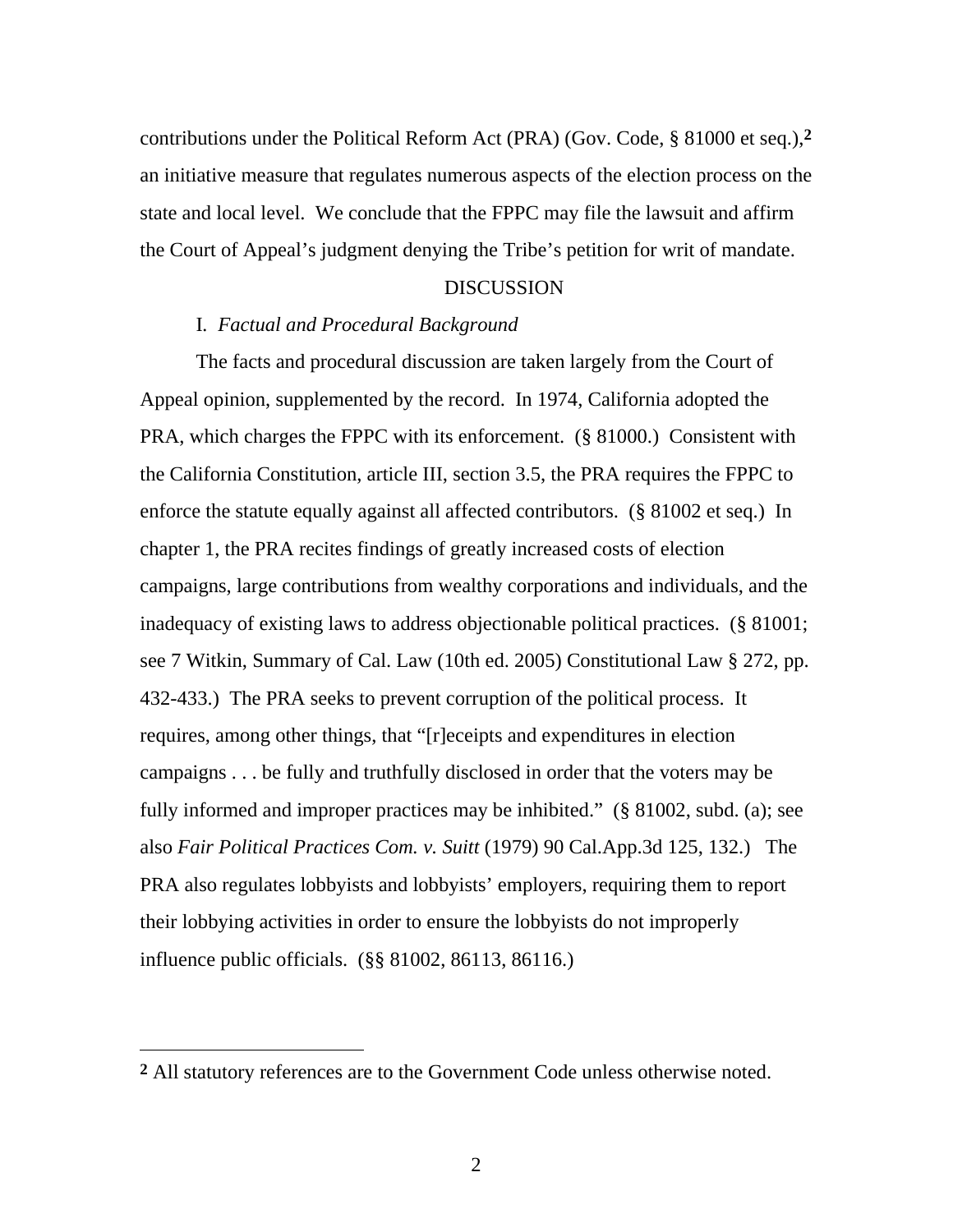Real party in interest, the FPPC, sued the Tribe, seeking civil penalties and injunctive relief for the Tribe's alleged violations of the PRA's reporting requirements after the Tribe made substantial campaign contributions to California political campaigns. The FPPC's complaint alleged that the Tribe was subject to PRA reporting requirements for its political campaign contributions totaling more than \$7,500,000 in 1998, \$175,250 in the first half of 2001, and \$426,000 in the first half of 2002. The complaint also alleged numerous violations of the PRA, including the Tribe's failure to report lobbying interests (§ 86116), late contributions (§ 84203) of more than \$1 million, and failure to file required semiannual campaign statements (§ 84200). One of the unreported contributions alleged to have been made by the Tribe in March 2002 went to a committee supporting Proposition 51, a statewide ballot initiative. Although Proposition 51 failed, it would have authorized \$15 million per fiscal year for eight years to fund several projects, including a passenger rail line from Los Angeles to Palm Springs, where the Tribe operates a casino. The complaint sought monetary penalties ( $\S$ § 91004, 91005.5) and an injunction ordering the Tribe to file the PRA's required disclosure statements.

 The Tribe, specially appearing, filed a motion to quash service of summons for lack of personal jurisdiction. It claimed that, as a federally recognized Indian tribe, it was immune from suit under the doctrine of tribal sovereign immunity. The trial court denied the Tribe's motion to quash in a written ruling. The court believed that to apply tribal sovereign immunity from suit in this case would (1) intrude upon the state's exercise of its reserved power under the federal Constitution's Tenth Amendment to regulate its electoral and legislative processes and (2) would interfere with the republican form of government guaranteed to the state under article IV, section 4 of the United States Constitution (sometimes referred to as the guarantee clause). Following the trial court's decision, the Tribe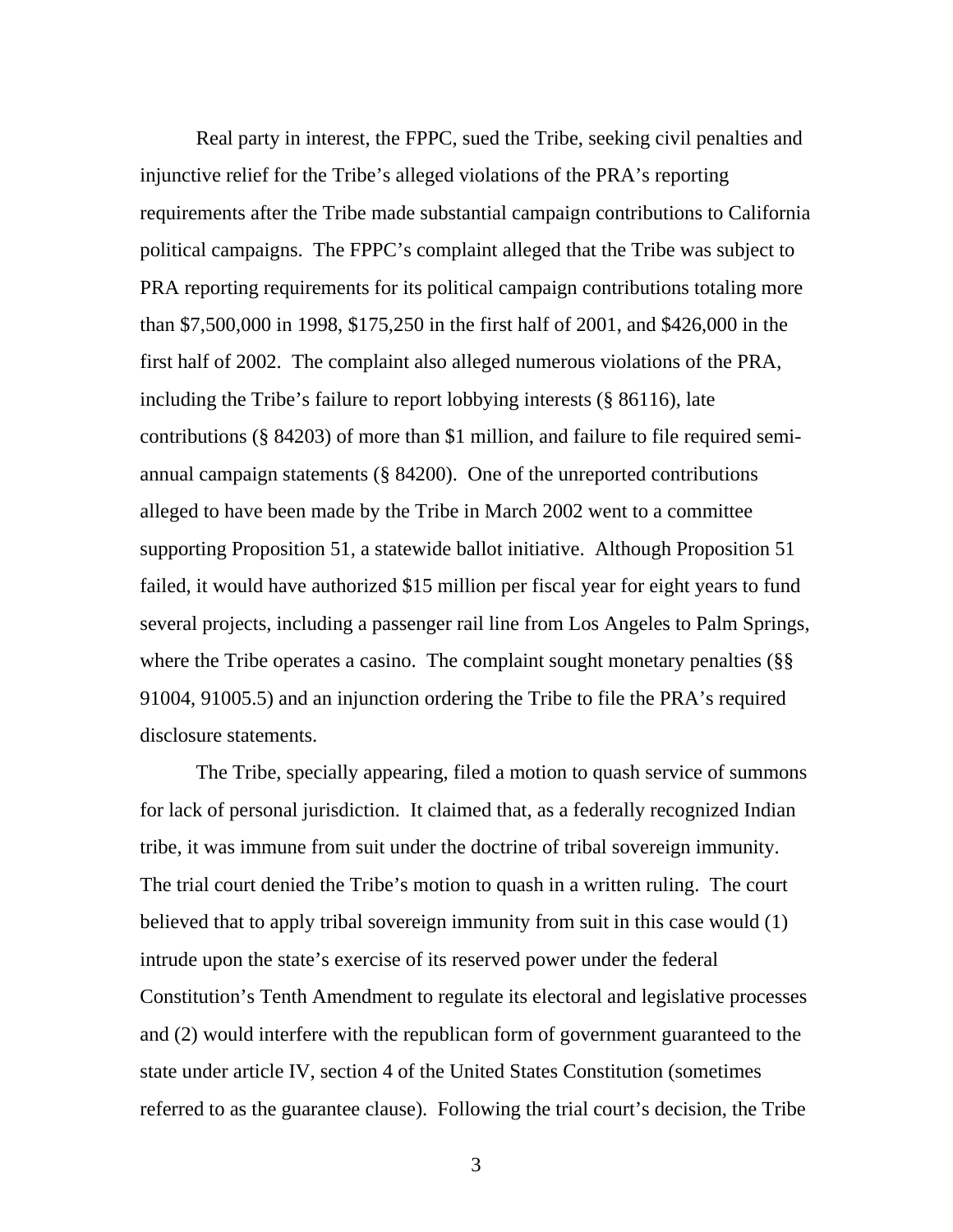petitioned the Court of Appeal to issue a peremptory writ of mandate directing the trial court to vacate its ruling denying its motion to quash service of summons for lack of personal jurisdiction and enter a new order granting the motion.

 After the Court of Appeal denied the Tribe's petition for writ of mandate seeking reversal of the trial court's order denying the motion to quash, this court granted the Tribe's petition for review and transferred the matter to the Court of Appeal "with directions to vacate the order denying mandate and to issue an order directing respondent to show cause why the relief sought should not be granted." Following this court's order, the Court of Appeal issued the order to show cause, and the FPPC filed a return to the petition. The Court of Appeal also allowed the Attorney General of California and California Common Cause to file amicus curiae briefs in the FPPC's support. As we discuss, the Court of Appeal denied the Tribe's motion for a writ of mandate. We then granted the Tribe's petition for review on the important tribal sovereign immunity question.

# II*. Court of Appeal Opinion*

The Court of Appeal agreed with the trial court that the state's efforts to preserve its republican form of government—the very essence of its political process—from corruption implicated both the guarantee clause and its reserved right under the Tenth Amendment. This interest, the court held, outweighed the Tribe's claim to sovereign immunity from suit.

The Tenth Amendment to the United States Constitution provides that "The powers not delegated to the United States by the Constitution, nor prohibited by it to the States, are reserved to the States respectively, or to the people." The Court of Appeal reasoned that "surely" one of the powers reserved to the states is the "power and duty to maintain a republican form of government," accorded it under the guarantee clause, which provides, in pertinent part, "[t]he United States shall guarantee to every state in this union a republican form of government . . . ."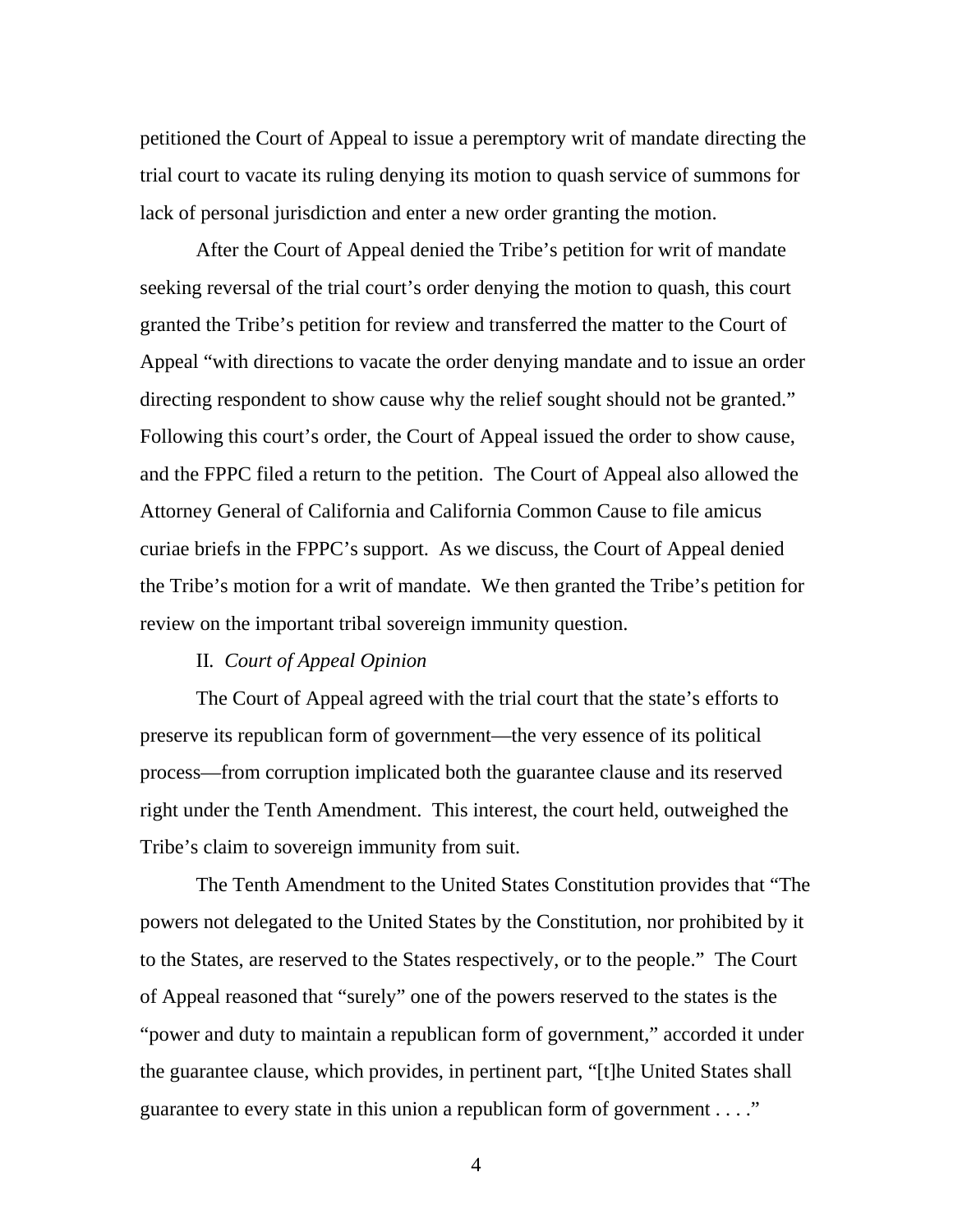(U.S. Const., art. IV, § 4.) The Court of Appeal continued, noting that this guarantee "necessarily includes the right . . . to protect against corruption of the political process." The Court of Appeal concluded that the PRA served to vindicate the state's constitutional interest.

The court agreed with the FPPC that "resort to a judicial remedy" is necessary to enforce the PRA against the Tribe in order to uphold the state's constitutional right to guarantee a republican form of government free of corruption. The court observed that rules or procedures required to protect constitutional rights may themselves be given "constitutional stature." (See, e.g., *Dickerson v. United States* (2000) 530 U.S. 428 [*Miranda* warnings are required by federal Constitution and cannot be overruled by an act of Congress]; *Mapp v. Ohio* (1961) 367 U.S. 643, 657 [rule requiring exclusion at trial of unlawfully obtained evidence "an essential part of both the Fourth and Fourteenth Amendments"].) The state's right to preserve its republican form of government would be "ephemeral" without the right to bring suit to enforce the PRA.

# III. *Tribal Sovereign Immunity*

# A. *The Parties' Contentions*

The Tribe has recognized that the state has the power to regulate political campaigns or create campaign contribution disclosure rules within its borders. The Tribe asserts, however, that the state has been divested of the power to *sue* a federally recognized Indian tribe because the United States Supreme Court has declared tribal sovereign immunity a matter of federal law. The Tribe contends that although Congress has in limited circumstances authorized classes of suits against Indian tribes, where Congress has not done so, the tribes' historical immunity from suit remains. The Tribe relies on the high court's rulings that recognize a state's ability to tax or regulate tribal activities but reject a state's ability to sue a tribe to collect the taxes or regulate the tribe unless the tribe has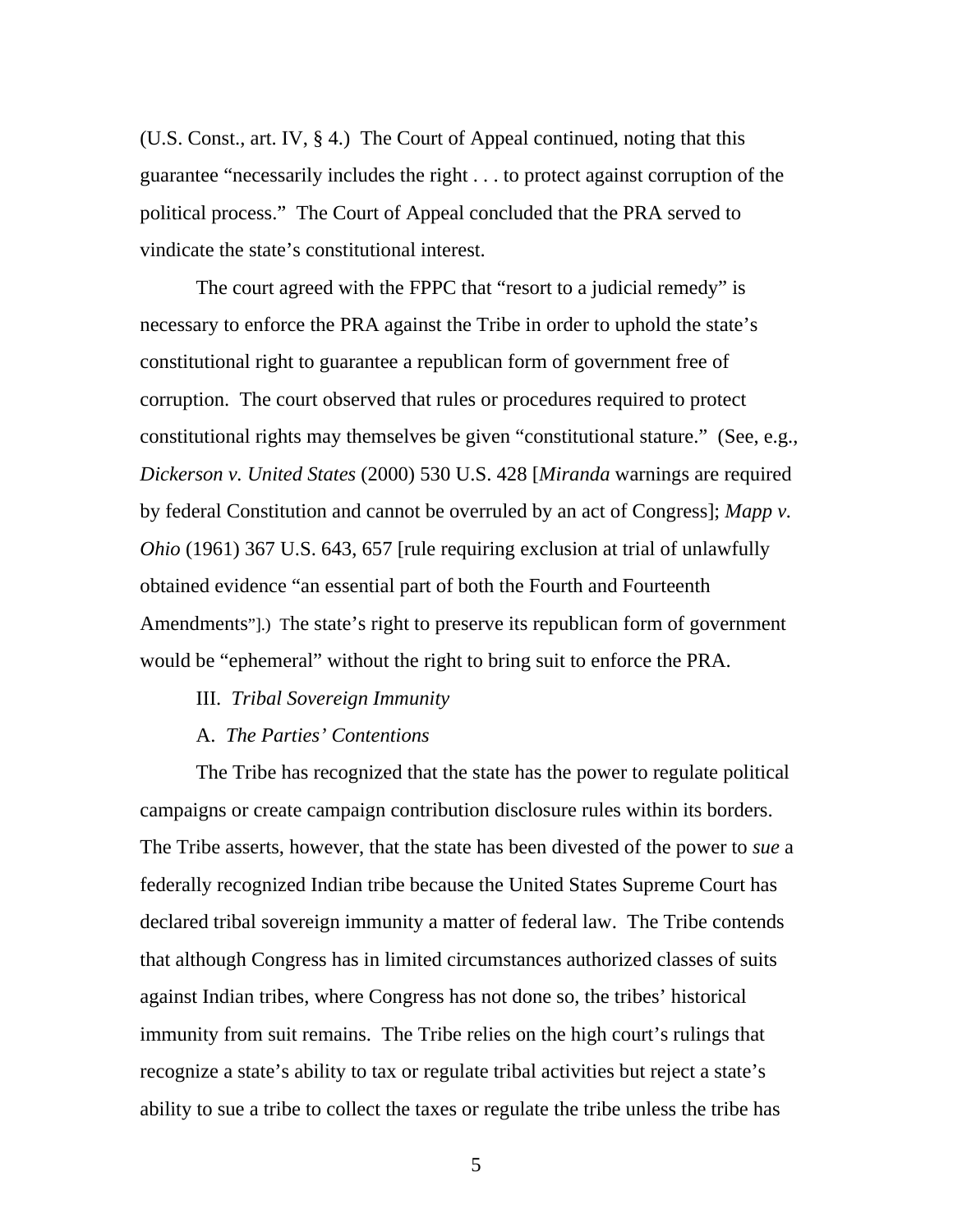waived its immunity or Congress has limited it. (*Kiowa Tribe of Oklahoma v. Manufacturing Tech.* (1998) 523 U.S. 751, 754-755 (*Kiowa Tribe*).)

The FPPC, by contrast, asserts that the doctrine of tribal sovereign immunity is a federal common law doctrine that does not give the Tribe the power to interfere with state sovereign power over state elections. The FPPC contends that the origins and application of the doctrine indicate that we should not extend it to a case involving the state's constitutional authority to regulate its elections or state legislative processes. We review the competing arguments below.

# B. *Historical Basis of Sovereign Immunity Doctrine*

In 1831, the United States Supreme Court first recognized that native Indian tribes possess sovereignty that is different from foreign countries, and is subject to the dominion of the United States. In *Cherokee Nation v. Georgia*  (1831) 30 U.S. 1, and *Worcester v. Georgia* (1832) 31 U.S. 515 (*Worcester*), the State of Georgia sought to extend its law to the Cherokee Nation. In *Cherokee Nation* the high court described tribes as "domestic dependent nations," or separate sovereigns, that preexisted the Constitution, rather than as independent nations or "foreign states," and denied the Cherokee's motion for an injunction to prevent the State of Georgia from executing certain acts in the territory of the Cherokee Nation. (*Cherokee Nation, supra,* 30 U.S. at pp. 17, 20.) In *Worcester*, the Chief Justice traced the foundation of tribal sovereignty through colonial times and treaties between the tribes and Great Britain and the United States. The Court explained that since the arrival of the colonists on American soil, the tribes were treated as dependant sovereign nations, with distinct political communities under the protection and dominion of the United States. (*Worcester, supra,* 31 U.S. at pp. 549-561.) The tribes possessed territorial and governance rights with which no state could interfere. (*Id.* at p. 561.)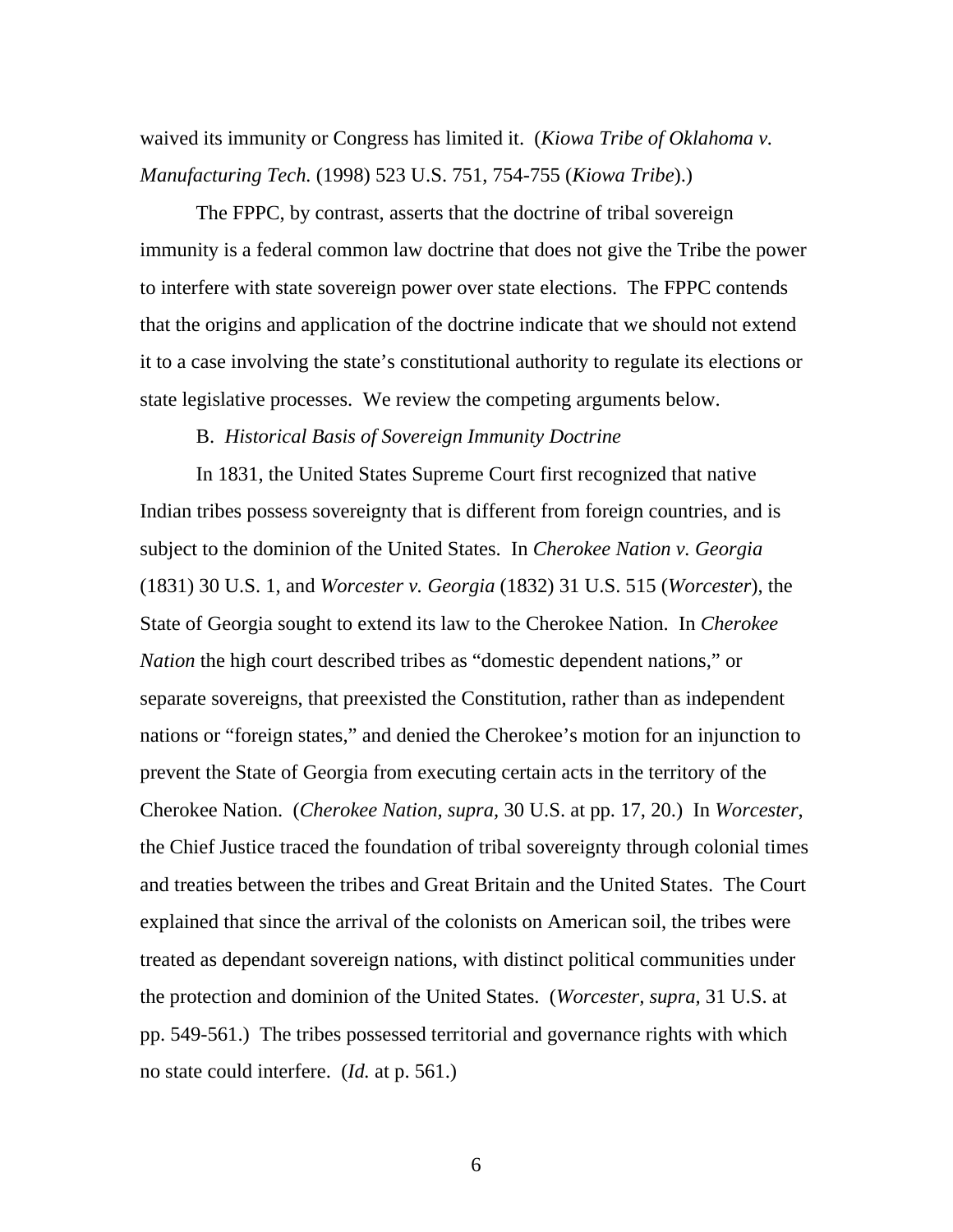Tribal sovereign immunity from suit is not synonymous with tribal sovereignty. Rather, it is merely one attribute of the status of Indian tribes as domestic dependant nations. (See *In re Geene* (9th Cir. 1992) 980 F.2d 590, 596.) That tribal sovereign immunity included immunity from suit was a concept developed "almost by accident" in *Turner v. United States* (1919) 248 U.S. 354. (*Kiowa Tribe, supra,* 523 U.S. at p. 756.) *Turner* involved a suit for damages by a non-Indian who had purchased tribal members' grazing rights. There, "for the sake of argument," (*Kiowa Tribe* at p. 757) the high court made a "passing reference to immunity." (*Ibid*.) The concept of tribal immunity was elevated from dictum to holding in *United States v. United States Fidelity & Guaranty Co.*  (1940) 309 U.S. 506 (*USF&G*) [Indian nations are exempt from suit without congressional authorization]. *USF&G* held that as sovereigns or quasi-sovereigns, a suit against any of the Indian tribes must fail absent the tribe's consent to be sued. (*Id.* at pp. 513-514.) "Later cases, albeit with little analysis, reiterated the doctrine." (*Kiowa Tribe, supra,* 523 U.S. at p. 757; see, e.g., *Santa Clara Pueblo v. Martinez* (1978) 436 U.S. 49, 58; *Puyallup Tribe, Inc. v. Dept. of Game of Washington* (1977) 433 U.S. 165, 167, 173-173.)

The general rule still holds that although Indian tribes are not immune from lawsuits filed against them by the United States, the Indian tribes' sovereign status affords them immunity from state jurisdiction. (See Cohen, Handbook of Federal Indian Law (2005 ed.) § 7.05 [1][a], p. 636 (Cohen).) "Although the immunity extends to entities that are arms of the tribes, it apparently does not cover tribally chartered corporations that are completely independent of the tribe. Nor does the immunity extend to members of the tribe just because of their status as members. . . . When tribal officials act outside the bounds of their lawful authority, however, most courts would extend the doctrine of *Ex Parte Young*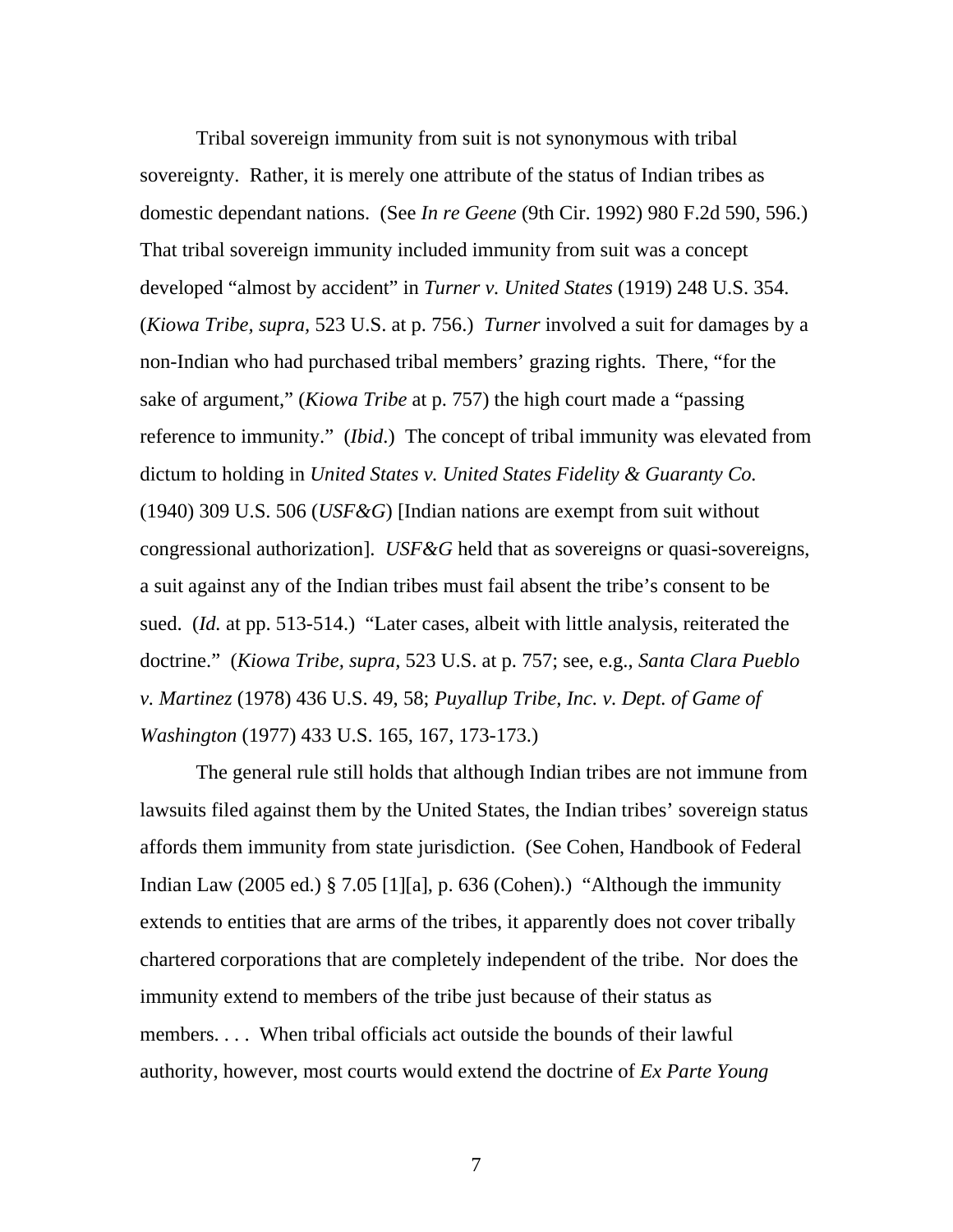[(1908) 209 U.S. 123] to allow suits against the officials, at least for declaratory or injunctive relief." (Cohen, *supra,* § 7.05[1][a], pp. 636-637.)

Recent Supreme Court cases have favored a preemption analysis in determining the enforceability of a state statute regulating Indian affairs. (E.g., *Three Affiliated Tribes v. Wold Engineering, P.C.* (1986) 476 U.S. 877, 884.) There, the court analyzed the issue according to principles of federal preemption in rejecting North Dakota's plan to implement a statutory mutual jurisdiction scheme that required an Indian tribe to disclaim its immunity from suit in order to file suit in state court. (*Id.* at p. 878; see also *White Mountain Apache Tribe v. Bracker* (1980) 448 U.S. 136, 145 [federal preemption analysis involves balancing "state, federal, and tribal interests at state"].)

Other cases upheld federal statutes affecting Indian tribes under a sovereign immunity rationale where federal statutes were deemed to be "reasonably and rationally designed to further Indian self-government." (*Morton v. Mancari*  (1974) 417 U.S. 535, 555.) *Morton* described Congress' power to address the "special problems of Indians" that stemmed from " '[dis]possession of their lands, sometimes by force, leaving them an uneducated, helpless and dependent people, needing protection against the selfishness of others and their own improvidence.' " (*Id.* at pp. 551-552.) Significantly, *Morton* noted that "[l]iterally every piece of legislation dealing with Indian tribes and reservations, and certainly all legislation dealing with the BIA [Bureau of Indian Affairs], single out for special treatment a constituency of tribal Indians living on or near reservations." (*Id.* at p. 552.) On this basis, the high court rejected a constitutional challenge against a federal statute that provided for Indian hiring preferences within the BIA. (*Id.* at pp. 554- 555; see also *City of Roseville v. Norton* (D.D.C. 2002) 219 F. Supp.2d 130 [federal government has authority to set land aside for Indian casino operation and rejecting Tenth Amendment argument opposing the taking].)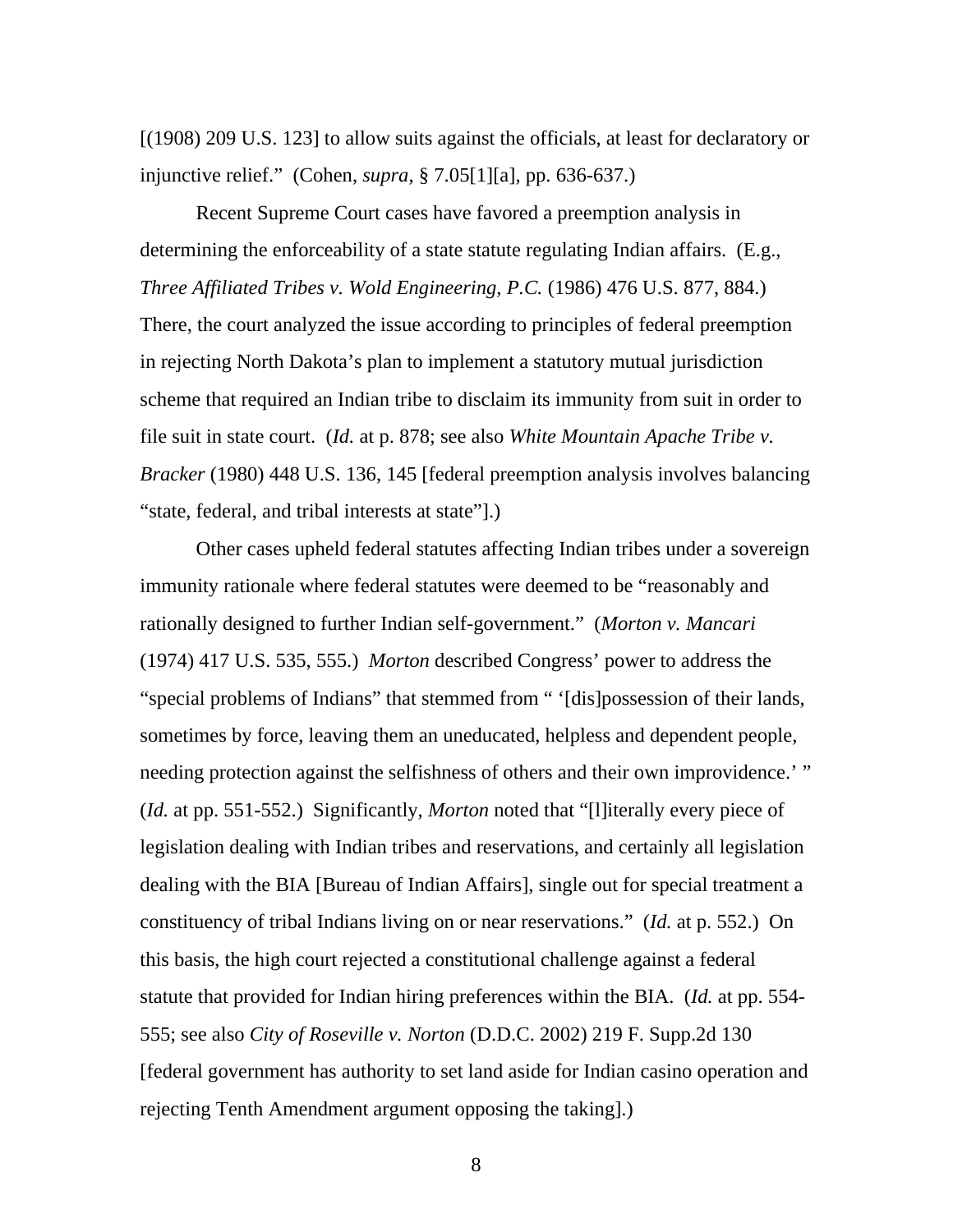The Tribe asserts that sovereign immunity from suit has a constitutional basis because the federal Constitution provides Congress with plenary power over Indian affairs. The Tribe, however, fails to cite any authority that specifically states that tribal immunity from suit is a constitutional imperative. Indeed, the federal Constitution is silent regarding state action into sovereign immunity questions.

Some high court cases do rely on the plenary powers of Congress to support the immunity doctrine's application. For example, *Worcester* commented that the United States Constitution "confers on congress the powers of war and peace; of making treaties, and of regulating commerce with foreign nations, and among the several States, and *with the Indian tribes*. [(U.S. Const., art. I, § 8, cl. 3.)] These powers comprehend all that is required for the regulation of our intercourse with the Indians." (*Worcester, supra,* 31 U.S. at p. 559.)

The Tribe points out that the high court has interpreted the Indian commerce clause to mean that Indian relations are the "exclusive province of federal law." (*Oneida County v. Oneida Indian Nation* (1985) 470 U.S. 226, 234; *Cotton Petroleum Corp. v. New Mexico* (1989) 490 U.S. 163, 192 ["central function of the Indian Commerce Clause is to provide Congress with plenary power to legislate in the field of Indian affairs"]; *Montana v. Blackfeet Tribe*  (1985) 471 U.S. 759, 764 ["Constitution vests . . . Federal Government with exclusive authority over relations with Indian tribes"].)

As the Court of Appeal observed, the Indian commerce clause of article I, section 8, of the federal Constitution "cannot support tribal immunity in this case because (1) it grants a power to Congress, and Congress has not granted the tribe immunity from this suit, and (2) it concerns the regulation of commerce, and this case concerns not commerce but rather the political process." The United States Supreme Court has described the commerce clause as a potential barrier to the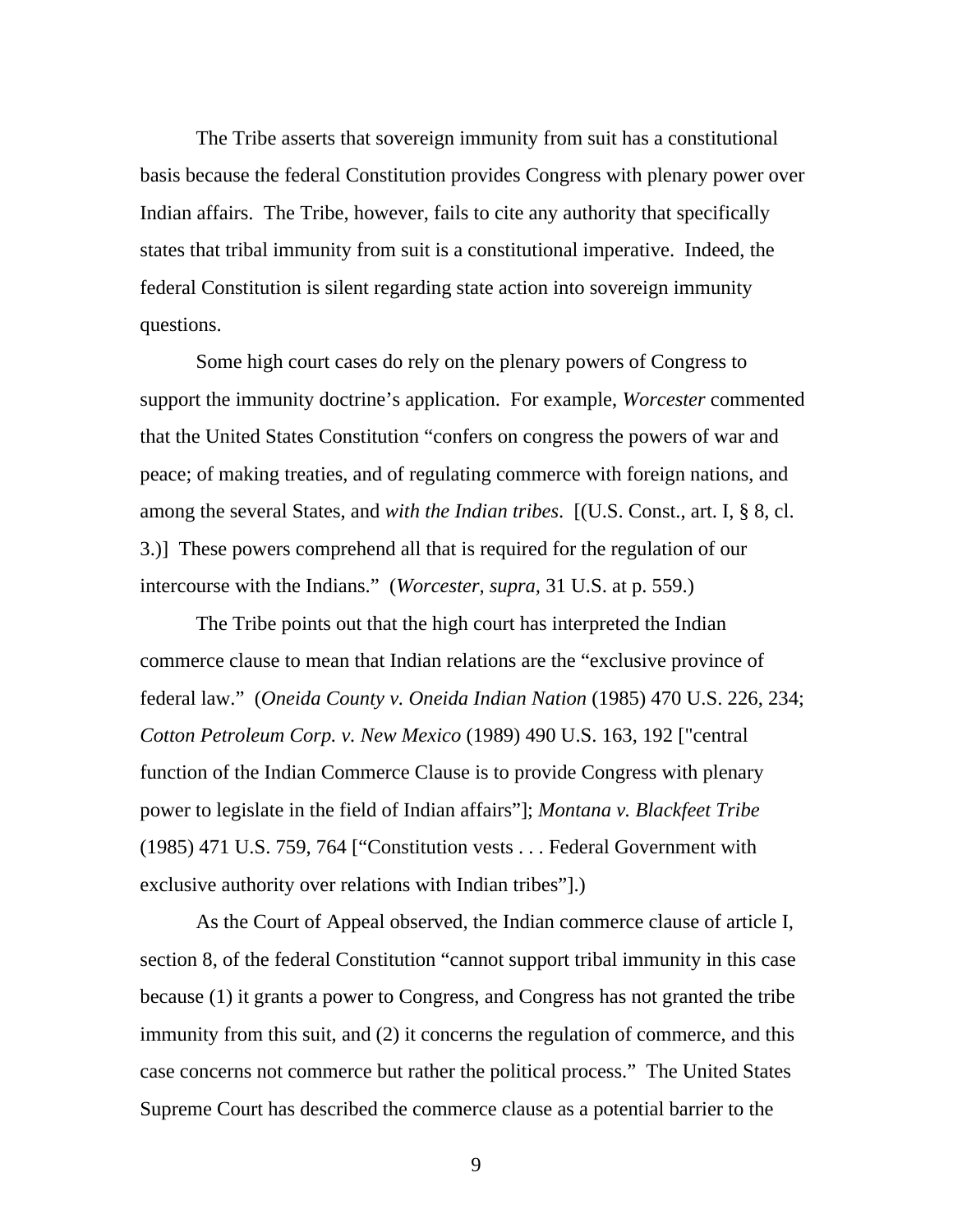exercise of state authority if the state authority interferes with "commercial activity on an Indian reservation." (*Ramah Navajo School Bd. v. Bureau of Revenue* (1982) 458 U.S. 832, 837 [federal law may preempt state authority if it interferes with tribe's ability to exercise its sovereign functions].) Here, the PRA involves no interference with activity, commercial or otherwise, or sovereign functions, on or near the Tribe's reservation. Indeed, this case presents a state interest that is beyond the commercial and regulatory interests involved in the Indian commerce clause cases.

The treaty clause of the federal Constitution has been recognized in some cases as another potential source of plenary federal authority over Indian tribes. (U.S. Const., art. II, § 2, cl. 2; see *United States v. Lara* (2004) 541 U.S. 193 [Indian relations became exclusive province of federal law after Constitution ratified].) The Court of Appeal pointed out, however, that authority for applying the tribal immunity doctrine in this case cannot be premised on the treaty clause "because the Tribe has cited no treaty that exists between it and the federal government." As the high court recently recognized, since 1871 Congress has not had the power to negotiate new treaties with Indian tribes. (*Lara, supra,* 541 U.S. at p. 201; see 25 U.S.C. § 71 [retaining Congress' plenary powers to legislate on Indian affairs, but recognizing tribes are not entities with whom United States may contract by treaties].)

The supremacy clause of the federal Constitution (U.S. Const., art. VI, cl. 2) may serve as a basis for preemption of state law where it conflicts with congressional legislation or federal common law in the realm of Indian affairs. (See *Boisclair v. Superior Court* (1990) 51 Cal.3d 1140, 1148, citing Cohen, *supra*, [1982 ed.] pp. 207-208, 270-271.) The Court of Appeal, however, correctly observed that the supremacy clause does not "suggest that the doctrine of tribal immunity is other than a common law rule. The supremacy clause tells us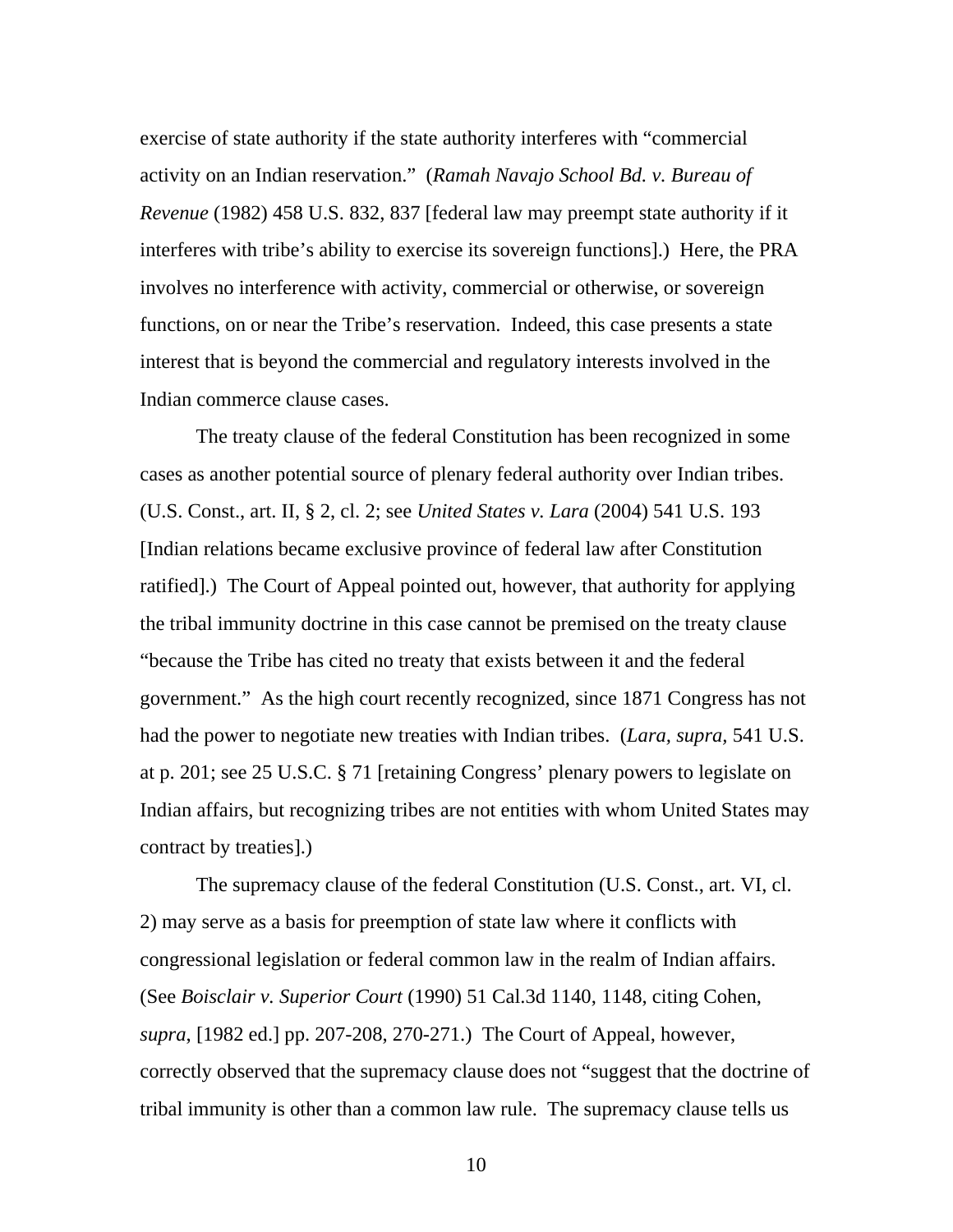that federal law trumps state law, but it does not provide textual support for adoption of the law in the first place."

## C. *Recent Case Law on Sovereign Immunity from Suit*

In *Kiowa Tribe,* the high court addressed the issue whether recognized Indian tribes enjoy immunity from suit on contracts, regardless of whether those contracts were made on or off a reservation or involved governmental or commercial activities. (*Kiowa Tribe, supra,* 523 U.S. at p. 755.) The Kiowa Tribe's industrial development commission agreed to purchase corporate stock from a technology company and gave a promissory note as part of the transaction. (*Id.* at pp. 753-754.) Under the note, the Kiowa Tribe agreed to pay the company \$285,000 plus interest. The face of the note indicated it was signed in Carnegie, Oklahoma, where the Kiowa Tribe has a complex held for it in trust. (*Ibid.*) According to the technology company, however, the Kiowa Tribe executed and delivered the note in Oklahoma City, beyond its tribal lands. The Tribe's payments were also to be made in Oklahoma City. Although the note did not specify governing law, it did contain a paragraph entitled "Waivers and Governing Law." (*Id*. at p. 754.) That paragraph provided in part that, "*Nothing in this Note* subjects or limits the sovereign rights of the Kiowa Tribe of Oklahoma." (*Ibid.*) When the tribe defaulted on the note, the technology company sued in state court for repayment. The Kiowa Tribe moved to dismiss for lack of jurisdiction, relying in part on its sovereign immunity from suit and state court jurisdiction. (*Ibid.*)

*Kiowa Tribe* held that as "a matter of federal law, an Indian tribe is subject to suit only where Congress has authorized the suit or the tribe has waived its immunity." (*Kiowa Tribe, supra,* 523 U.S. at p. 754; see also *Oklahoma Tax Comm'n v. Citizen Band Potawatomi Indian Tribe* (1991) 498 U.S. 505, 509 (*Potawatomi Tribe*) [sovereign immunity protects Indian tribes from suit to collect taxes from cigarette sales on Indian land absent clear waiver or congressional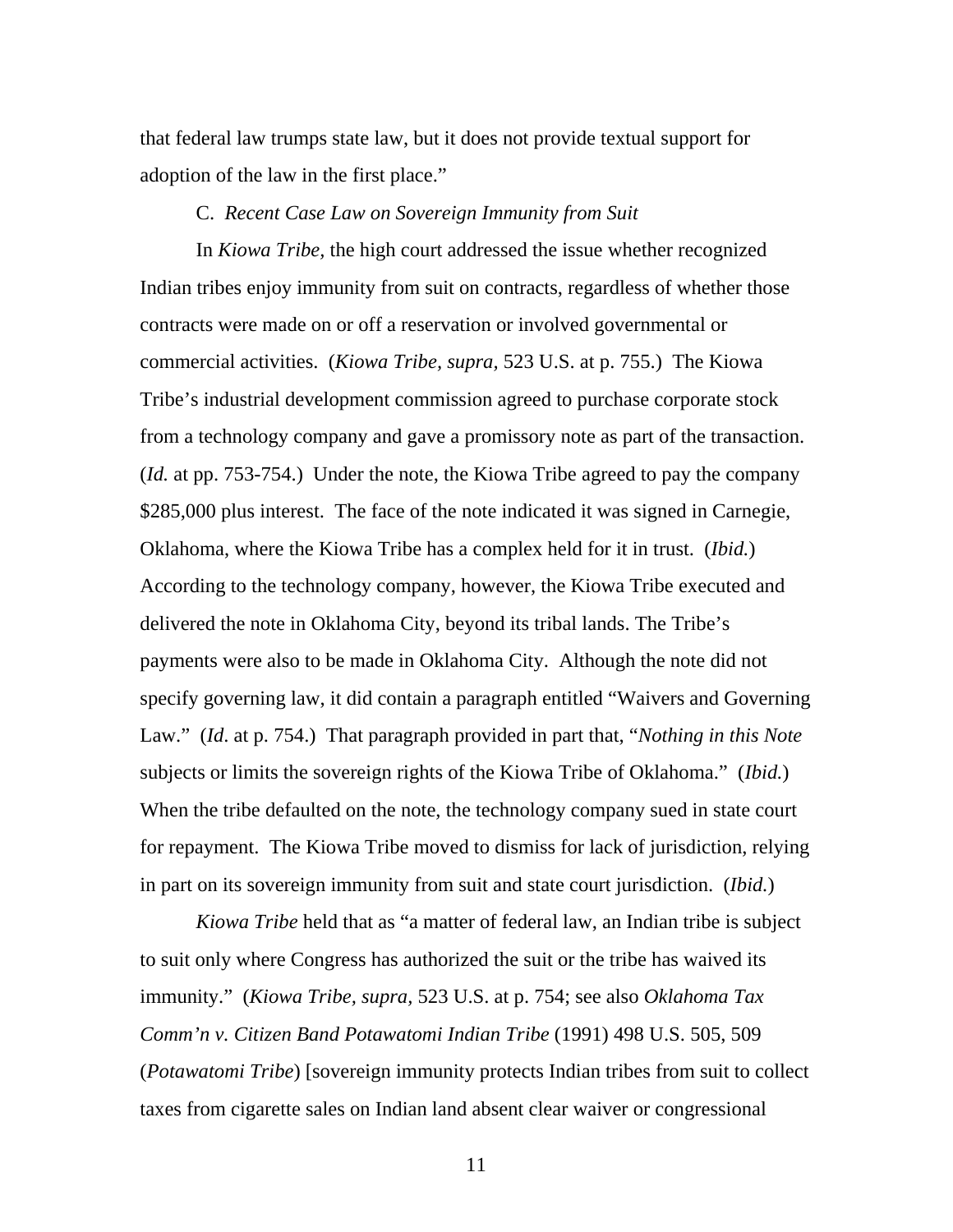abrogation]; *Santa Clara Pueblo v. Martinez, supra,* 436 U.S. at p. 49, 58 [tribal immunity from suit subject to Congressional plenary control] .) Although the respondent technology company asked the court to confine tribal sovereign immunity to activities occurring on reservations or to issues involving tribal governance, the court observed that "our precedents have not drawn these distinctions." (*Kiowa Tribe, supra,* 523 U.S. at p. 755.)

Writing for the *Kiowa Tribe* majority, while doubting "the wisdom of perpetuating the [sovereign immunity] doctrine," Justice Kennedy observed that "[t]o date, our cases have sustained tribal immunity from suit without drawing a distinction based on where the tribal activities occurred." (*Kiowa Tribe, supra,*  523 U.S. at p. 754.) *Kiowa Tribe* made several observations, however, about the doctrine of sovereign immunity that provide the foundation for our departure from the doctrine within the context of the present action.

Initially, *Kiowa Tribe* observed that like foreign sovereign immunity, tribal sovereign immunity has historically been applied as a matter of federal law, not constitutional law. "In *Blatchford* [*v. Native Village of Noatak* (1991) 501 U.S. 775] we distinguished state sovereign immunity from tribal sovereign immunity, as tribes were not at the Constitutional Convention. They were thus not parties to the 'mutuality of . . . concession' that 'makes the States' surrender of immunity from suit by sister States plausible.' [Citations.] So tribal immunity is a matter of federal law and is not subject to diminution by the States. *Three Affiliated Tribes, supra*, [476 U.S.] at [p.] 891; *Washington v. Confederated Tribes of Colville Reservation,* 447 U.S. 134, 154 (1980)." (*Kiowa Tribe, supra,* 523 U.S. at p. 756.)

*Kiowa Tribe* discussed several "reasons to doubt the wisdom of perpetuating the doctrine." (*Kiowa Tribe, supra,* 523 U.S. at p. 758.) The court noted that once the doctrine "might have been thought necessary to protect nascent tribal governments from encroachments by States. In our interdependent and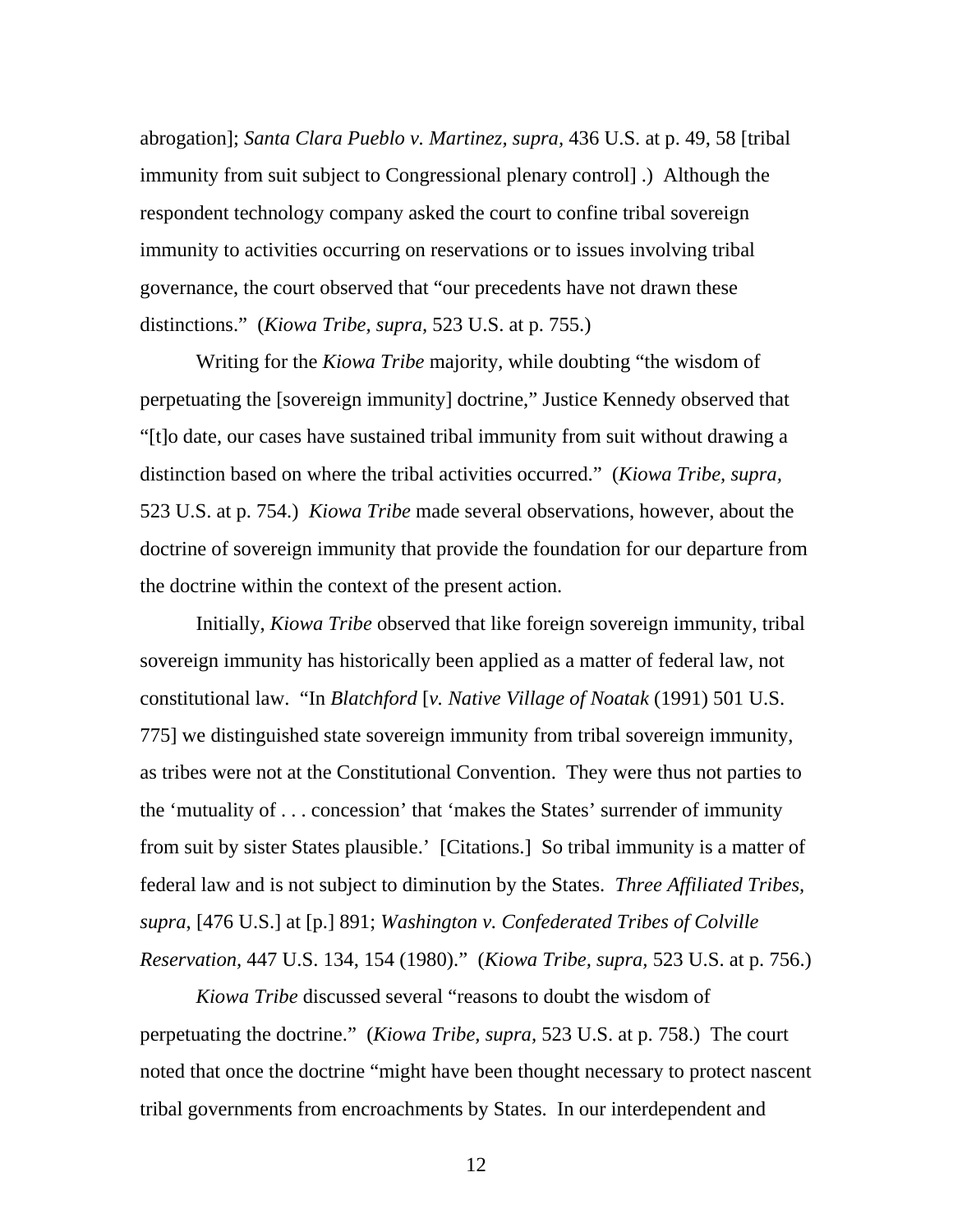mobile society, however, tribal immunity extends beyond what is needed to safeguard tribal self-governance. This is evident when tribes take part in the Nation's commerce. Tribal enterprises now include ski resorts, gambling, and sales of cigarettes to non-Indians. See *Mescalero Apache Tribe v. Jones,* 411 U.S. 145 (1973); *Potawatomi* [*Tribe*], *supra*[, 498 U.S. 505]; *Seminole Tribe of Fla. v. Florida,* 517 U.S. 44 (1996). In this economic context, immunity can harm those who are unaware that they are dealing with a tribe, who do not know of tribal immunity, or who have no choice in the matter, as in the case of tort victims.

"These considerations might suggest a need to abrogate tribal immunity, at least as an overarching rule. Respondent does not ask us to repudiate the principle outright, but suggests instead that we confine it to reservations or to noncommercial activities. We decline to draw this distinction in this case, as we defer to the role Congress may wish to exercise in this important judgment." (*Kiowa Tribe, supra,* 523 U.S. at p. 758.)

As *Kiowa Tribe* observed, Congress has acted against the background of the court's decisions and restricted immunity in limited circumstances, including liability insurance and gaming activities. (*Kiowa Tribe, supra,* 523 U.S. at p. 758; see, e.g., 25 U.S.C. §§ 450f(c)(3) [mandatory liability insurance],**3** 2710  $(d)(7)(A)(ii)$  [gaming activities].)

*Kiowa Tribe* also recognized that similar problems exist in the doctrine of sovereign immunity for foreign countries, problems that have, as in tribal immunity, existed since immunity began as a judicial doctrine. (See *Schooner* 

**<sup>3</sup>** Even 25 United States Code section 450f(c)(3), limiting tribal immunity on mandatory insurance, provides that, "such waiver [of tribal immunity] shall not authorize or empower such insurance carrier to waive or otherwise limit the tribe's sovereign immunity outside or beyond the coverage or limits of the policy of insurance."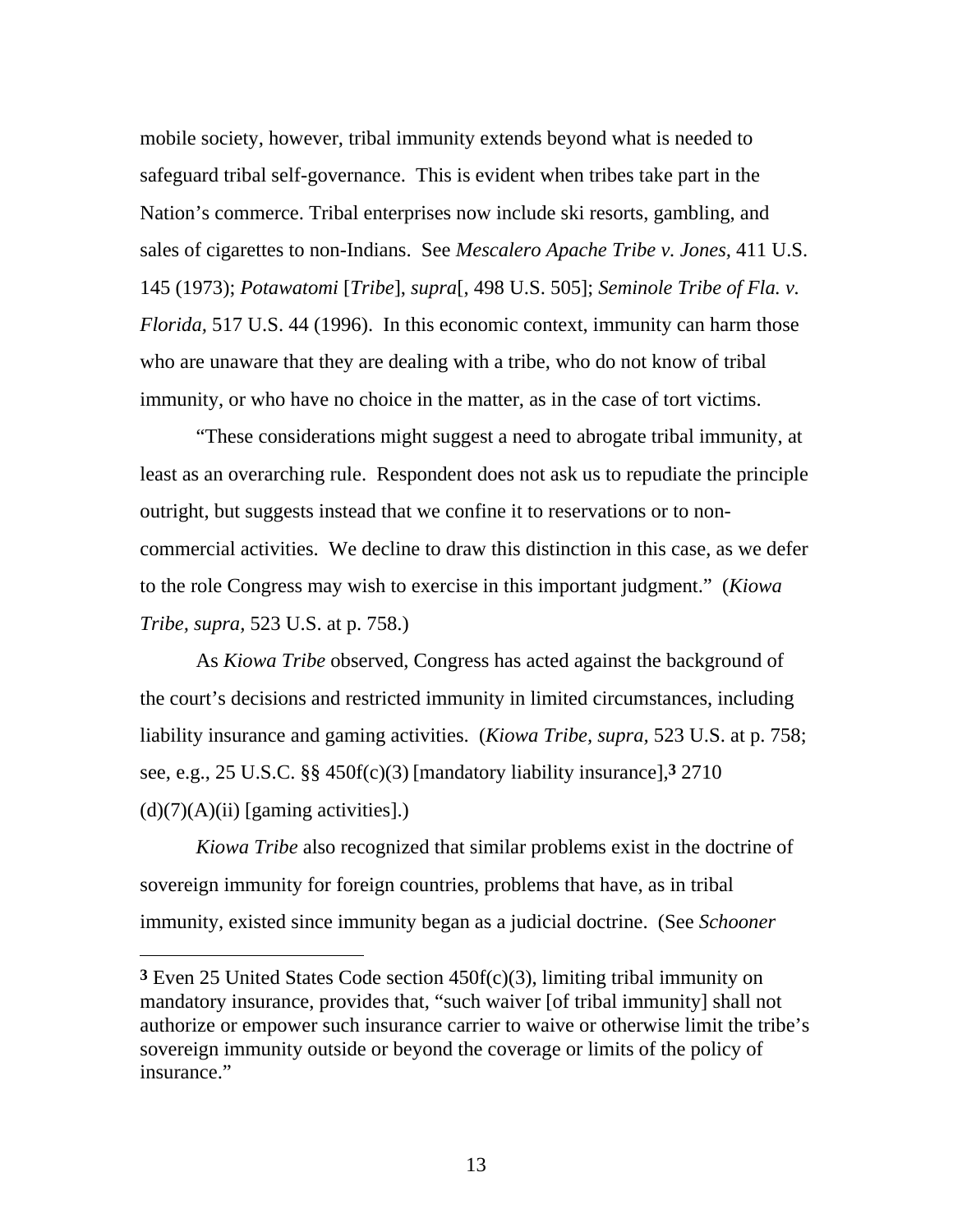*Exchange v. M'Faddon* (1812) 11 U.S. 116 [no jurisdiction over armed ship of foreign state even while in American port].) The court observed, that "while the holding [in *Schooner*] was narrow," the opinion was regarded as standing for the proposition that foreign sovereigns had absolute immunity from United States jurisdiction. (*Kiowa Tribe, supra,* 523 U.S. at p. 759.) Because foreign sovereign immunity was difficult to implement, Congress passed the Foreign Sovereign Immunities Act in 1976, "resulting in more predictable and precise rules." (*Kiowa Tribe, supra,* 523 U.S. at p. 759; see *Verlinden B. v. Central Bank of Nigeria* (1983) 461 U.S. 480, 488-489 [discussing Foreign Sovereign Immunities Act of 1976, 28 U.S.C. §§ 1604, 1605, 1607].)

Drawing the parallel between foreign and tribal sovereign immunity, in *Kiowa Tribe* the court noted that like foreign sovereign immunity, tribal immunity is a matter of federal law and thus only Congress can alter immunity limits through "explicit legislation." (*Kiowa Tribe, supra,* 523 U.S. at p. 759.) The court stated that although "a State may have authority to tax or regulate tribal activities occurring within the State but outside Indian country, " that "is not to say that a tribe no longer enjoys immunity from suit. . . . There is a difference between the right to demand compliance with state laws and the means available to enforce them." (*Id*. at p. 755.) *Kiowa Tribe* expressed the view that Congress is traditionally in a "position to weigh and accommodate the competing policy concerns and reliance interests. The capacity of the Legislative Branch to address the issue by comprehensive legislation counsels some caution by us in this area." (*Kiowa Tribe, supra,* 523 U.S. at p. 759.)

Although Justice Stevens agreed with the *Kiowa Tribe* majority's comment that "it is now too late to repudiate the doctrine entirely," he stated reasons why he would not extend the doctrine "to purely off-reservation conduct." (*Kiowa Tribe, supra,* 523 U.S. at pp. 764 (dis. opn. of Stevens, J.).) Joined by Justices Thomas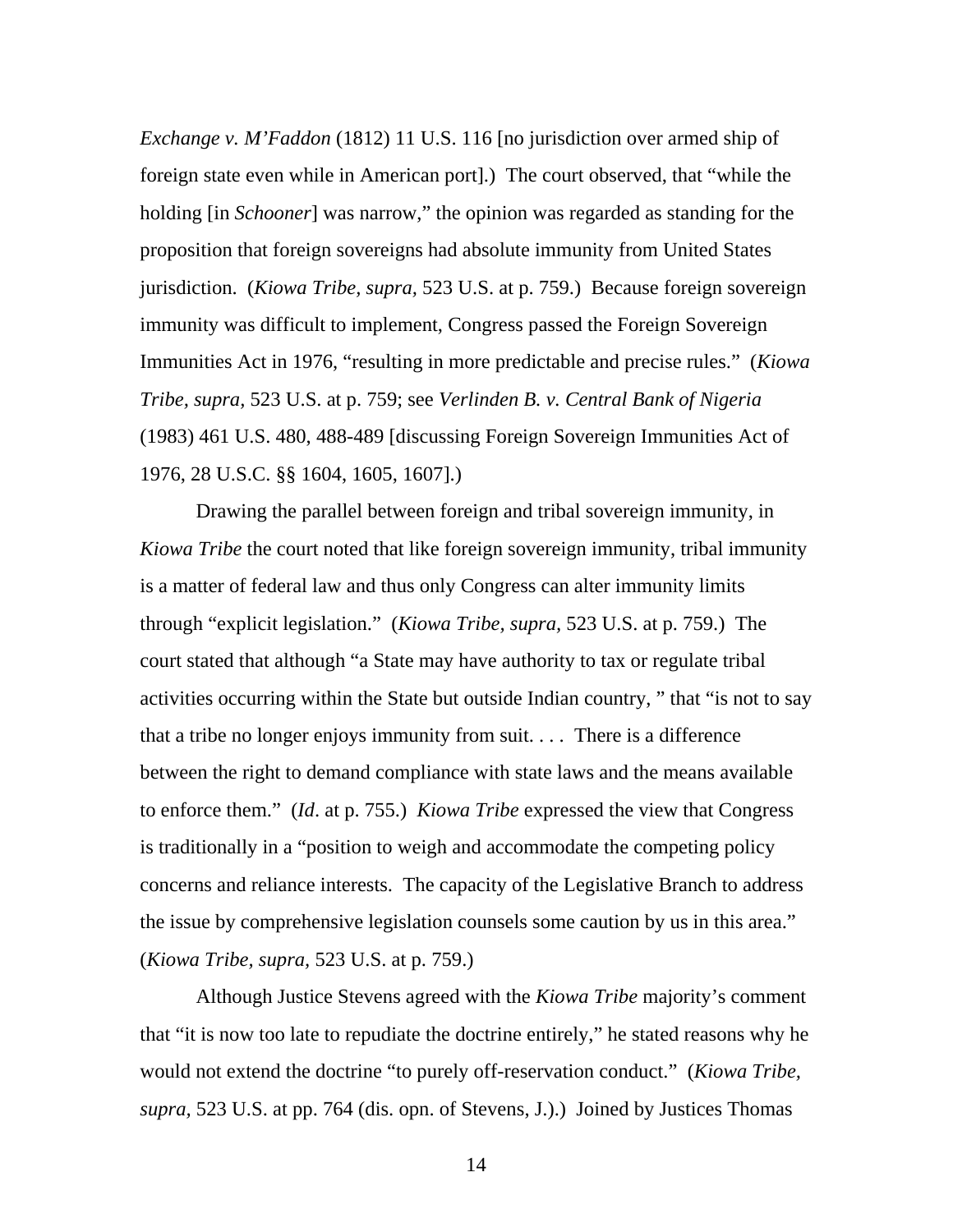and Ginsburg, Justice Stevens believed that in the absence of any congressional statute or treaty, the court created a federal common law rule by " 'default' " that "lacks . . . justification" and "completely ignores [states'] interests." (*Id*. at p. 765.) He also found the rule anomalous in that it allows the tribes to enjoy "broader immunity than the States, the Federal Government, and foreign nations." (*Ibid.*)

Indeed, unlike tribal members, foreign governments are prohibited from participating in our elections. (See 2 U.S.C. § 441e; 22 U.S.C. § 622(b)(1).) Foreign sovereign immunity has been judicially abrogated in several important respects, particularly since the enactment of the Foreign Sovereign Immunities Act of 1976, under which Congress expanded the general exceptions to the jurisdictional immunity of a foreign state beyond the area of commercial activity into private acts. (See 28 U.S.C.  $\S$ § 1601-1605(a) & (b) [instances where foreign state not immune from jurisdiction of the United States].) Justice Stevens generally considered the sovereign immunity from suit rule unjust and unfair in that all governments should be held responsible for their debts as well as their injurious or unlawful conduct. (*Kiowa Tribe, supra,* 523 U.S. at p. 766 (dis. opn. of Stevens, J.).)

*Kiowa Tribe* relied in part on *Potawatomi Tribe*, where the high court rejected the State of Oklahoma's invitation to construe more narrowly, or abandon entirely, the doctrine of sovereign immunity in order that it might impose a cigarette tax on tribal cigarette sales. (*Potawatomi Tribe, supra,* 498 U.S. at p. 510.) Oklahoma contended "that the tribal sovereign immunity doctrine impermissibly burdens the administration of state tax laws." (*Ibid.*) The state asserted that because cigarette sales are "so detached from traditional tribal interests," the Potawatomi's should not enjoy immunity from enforcement efforts. (*Ibid.*) The state believed that the sovereign immunity doctrine "should be limited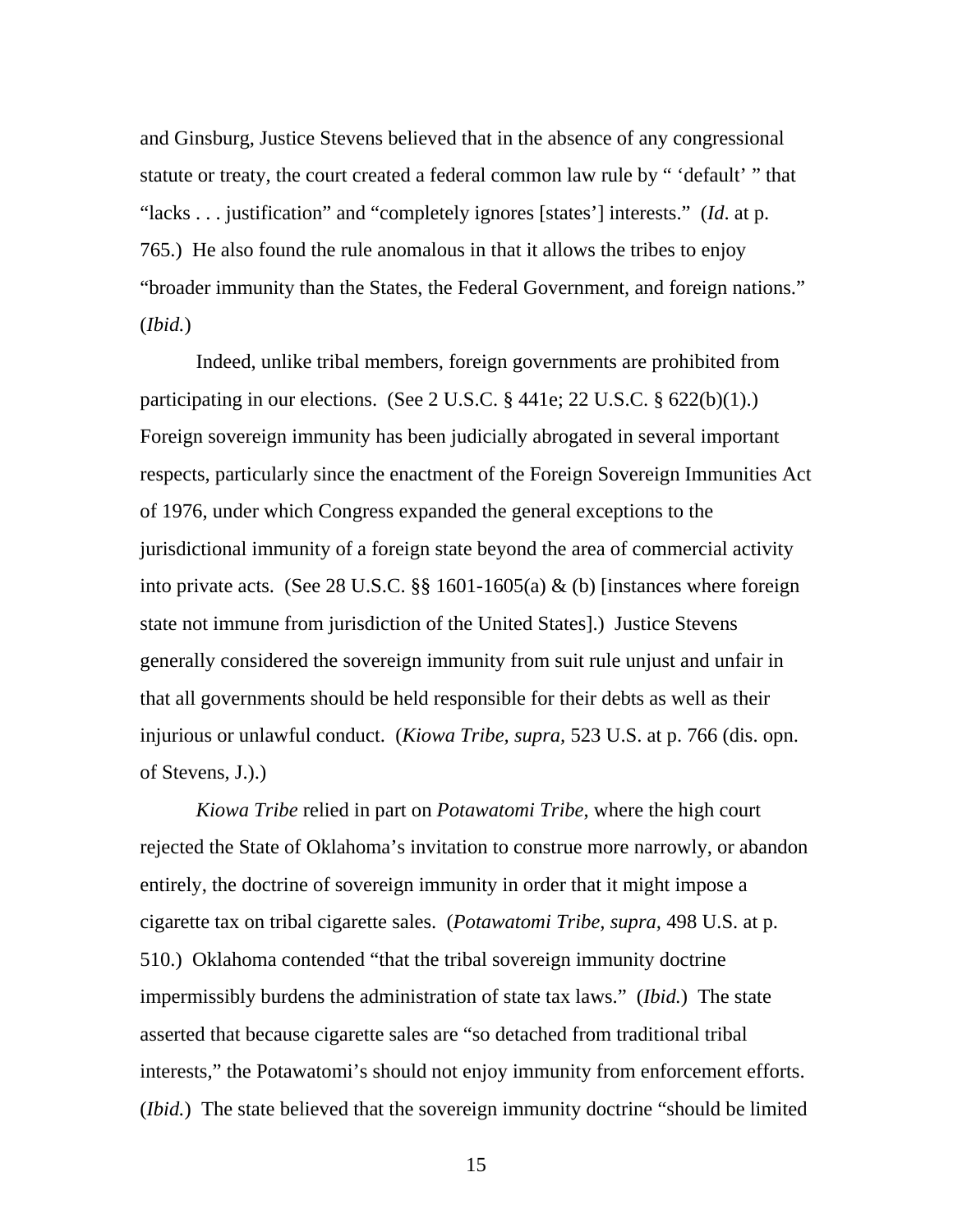to the tribal courts and the internal affairs of tribal government, because no purpose is served by insulating tribal business ventures from the authority of the States to administer their laws." (*Ibid.*)

Writing for the majority, Justice Rehnquist rejected Oklahoma's argument for abandoning the immunity doctrine in the commercial context presented. The court disagreed with Oklahoma's contention that giving it the ability to require Indian retailers to collect taxes without the corresponding ability to sue to recover the taxes was giving it a "right without any remedy." (*Potawatomi Tribe, supra,*  498 U.S. at p. 514.) "Although Congress has occasionally authorized limited classes of suits against Indian tribes, it has never authorized suits to enforce tax assessments. Instead, Congress has consistently reiterated its approval of the immunity doctrine. See, *e.g.*, Indian Financing Act of 1974, 88 Stat. 77, 25 U.S.C. § 1451 *et seq*., and the Indian Self-Determination and Education Assistance Act, 88 Stat. 2203, 25 U.S.C., § 450 *et seq*. These Acts reflect Congress' desire to promote the 'goal of Indian self-government, including its "overriding goal" of encouraging tribal self-sufficiency and economic development.' *California* v. *Cabazon Band of Mission Indians*, 480 U.S. 202, 216, 94 L. Ed. 2d 244, 107 S. Ct. 1083 (1987)." (*Potawatomi Tribe, supra*, 498 U.S. at p. 510.) Justice Stevens concurred in the judgment, although he noted that he found the Indian sovereign immunity doctrine "anachronistic." (*Potawatomi Tribe, supra,* 498 U.S. at p. 514 (conc. opn. of Stevens, J.).)

Thus, in light of *Kiowa Tribe, supra,* 523 U.S. 759, and its progeny, the United States Supreme Court, while consistently affirming the sovereign immunity doctrine, has grown increasingly critical of its continued application in light of the changed status of Indian tribes as viable economic and political nations. Although the high court has not abrogated sovereign immunity from suit in a context such as the present one, it has in other contexts recognized the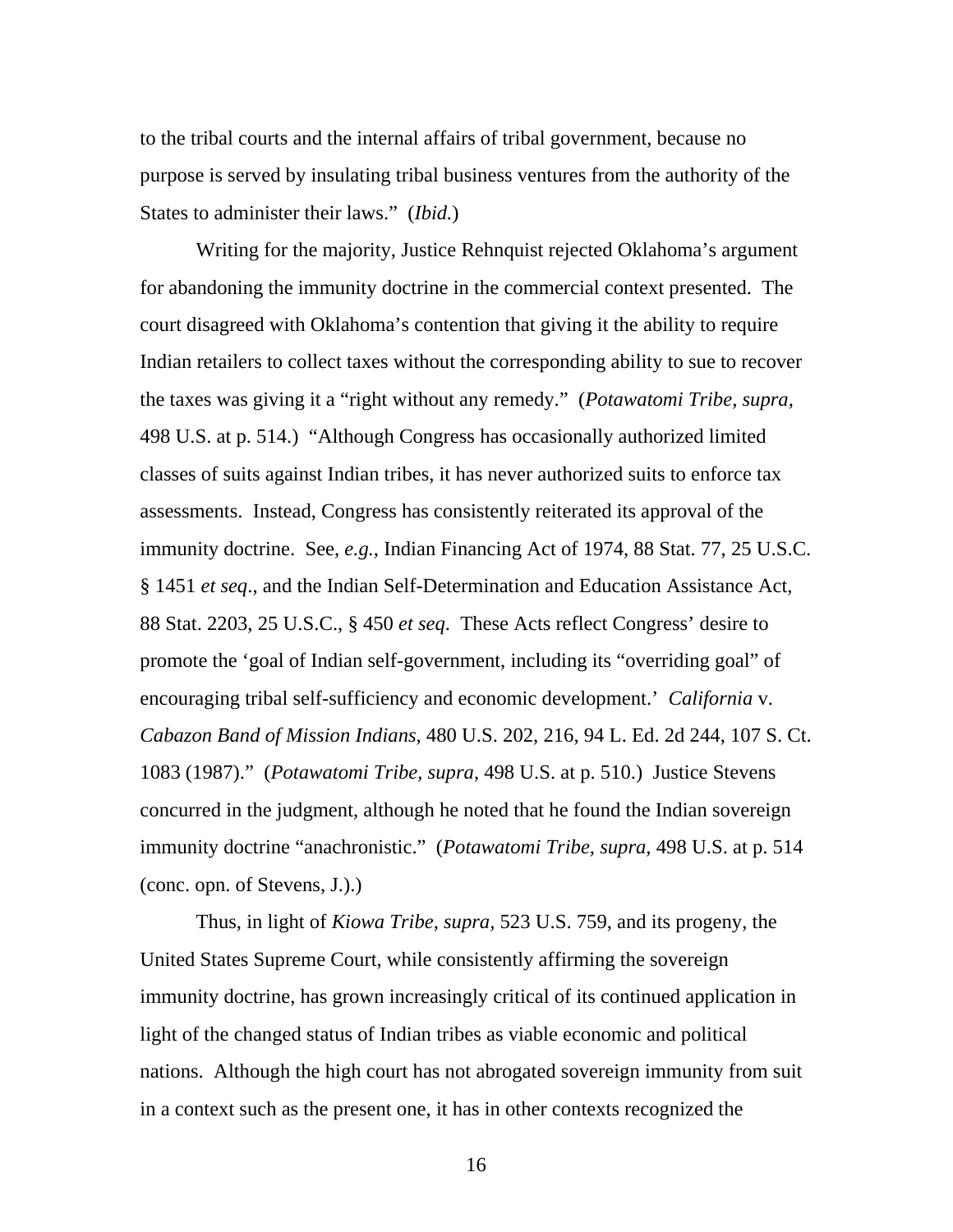common law evolution of certain limitations on tribal exercise of regulatory and judicial jurisdiction. (See, e.g., *Strate v. A-1 Contractors* (1997) 520 U.S. 438 [tribal court may not exercise subject matter jurisdiction in personal injury suit between non-Indians on highway that bordered, and in part entered, Indian reservation]; see also *Nevada v. Hall* (1979) 440 U.S. 410, 417-419.)

IV. *Tenth Amendment and Guarantee Clause* 

A. *The Parties' Contentions* 

Like the Court of Appeal, the FPPC distinguishes high court precedent from the present case. This case, it asserts, falls outside the realm of congressional plenary power because it implicates the state's right to preserve its republican form of government under the guarantee clause (art. IV, §4) of the United States Constitution together with its reserved right under the Tenth Amendment of the United States Constitution.**4** The FPPC contends that because the present action concerns the state's political process, the state's enforcement of the PRA is an exercise of constitutionally protected powers. Additionally, it contends, the state's activities do not involve the regulation of commerce and do not encroach on the authority of treaty or congressional legislation. As the FPPC observes, several of the United States Supreme Court's recent decisions have recognized that the federal Constitution's article IV, section 4 guarantee to the states and the reserved powers granted to the states under the Tenth Amendment present constitutional

**<sup>4</sup>** Article IV, section 4 of the United States Constitution is states that "The United States shall guarantee to every state in this union a republican form of government, and shall protect each of them against invasion; and on application of the legislature, or of the executive (when the legislature cannot be convened) against domestic violence." The Tenth Amendment to the United States Constitution reserves "The powers not delegated to the United States by the Constitution, nor prohibited by it to the states  $\dots$ ."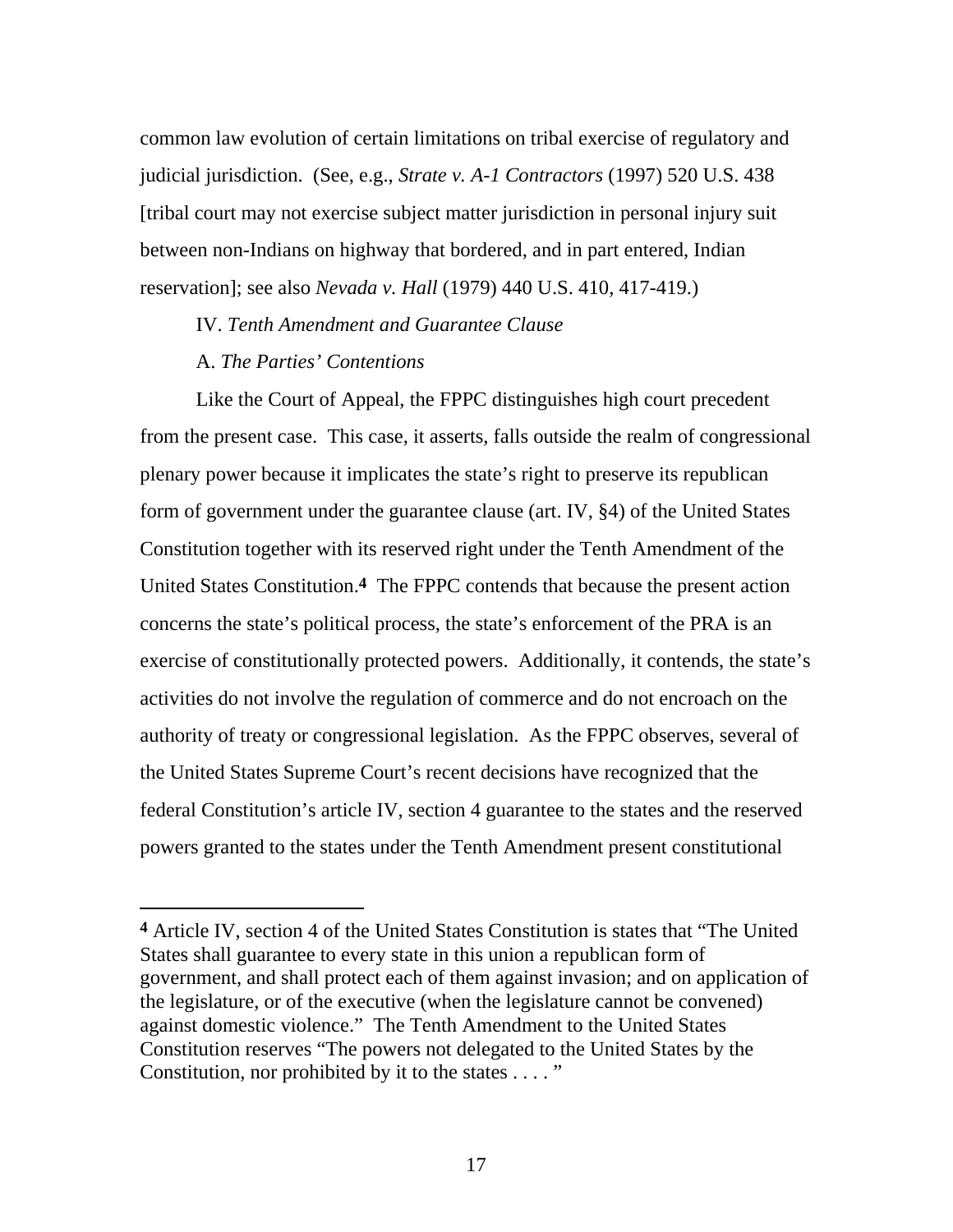limitations on Congress' plenary powers under the commerce clause of article I, section 8, clause 3 of the federal Constitution.

The Tribe does not dispute the power of the state to regulate political campaigns under the PRA, nor does the Tribe dispute that it is generally subject to those regulations. (See generally *Mescalero Apache Tribe v. Jones* (1973) 411 U.S. 145, 148-149 [tribal members beyond reservation boundaries are subject to nondiscriminatory state law applicable to all state citizens].) Rather, the Tribe asserts that the state cannot sue to enforce those regulations. In opposing the FPPC's Tenth Amendment and guarantee clause contentions, the Tribe relies in particular on *City of Roseville v. Norton, supra,* 219 F.Supp.2d at pages 153-154, and *Carcieri v. Norton* (D.R.I. 2003) 290 F.Supp.2d 167, in which the federal district court held that the federal Department of the Interior's placing a parcel of land into a trust for an Indian tribe did not violate the Tenth Amendment.

However, *Roseville* and *Carcieri* involved challenges to federal legislation aimed at the Indian tribes' activity occurring on or near the reservation. (See also *Matter of Guardianship of D.L.L.* (S.D. 1980) 291 N.W.2d 278, 280-281 [Indian Child Welfare Act does not infringe on state's Tenth Amendment powers over domestic relations cases].) As such, those cases have at best minimal bearing on the matter before us.

# B. *Discussion*

Historically, under the Tenth Amendment's reservation of powers to the states, and the guarantee clause, a republican form of government has been reserved and guaranteed "to every state in the Union, and the distinguishing feature of that form is the right of the people to choose their own officers for governmental administration." (*Duncan v. McCall* (1891) 139 U.S. 449, 461.)

Since at least 1941, the high court had refused to read the Tenth Amendment as a cap on congressional power, instead interpreting that provision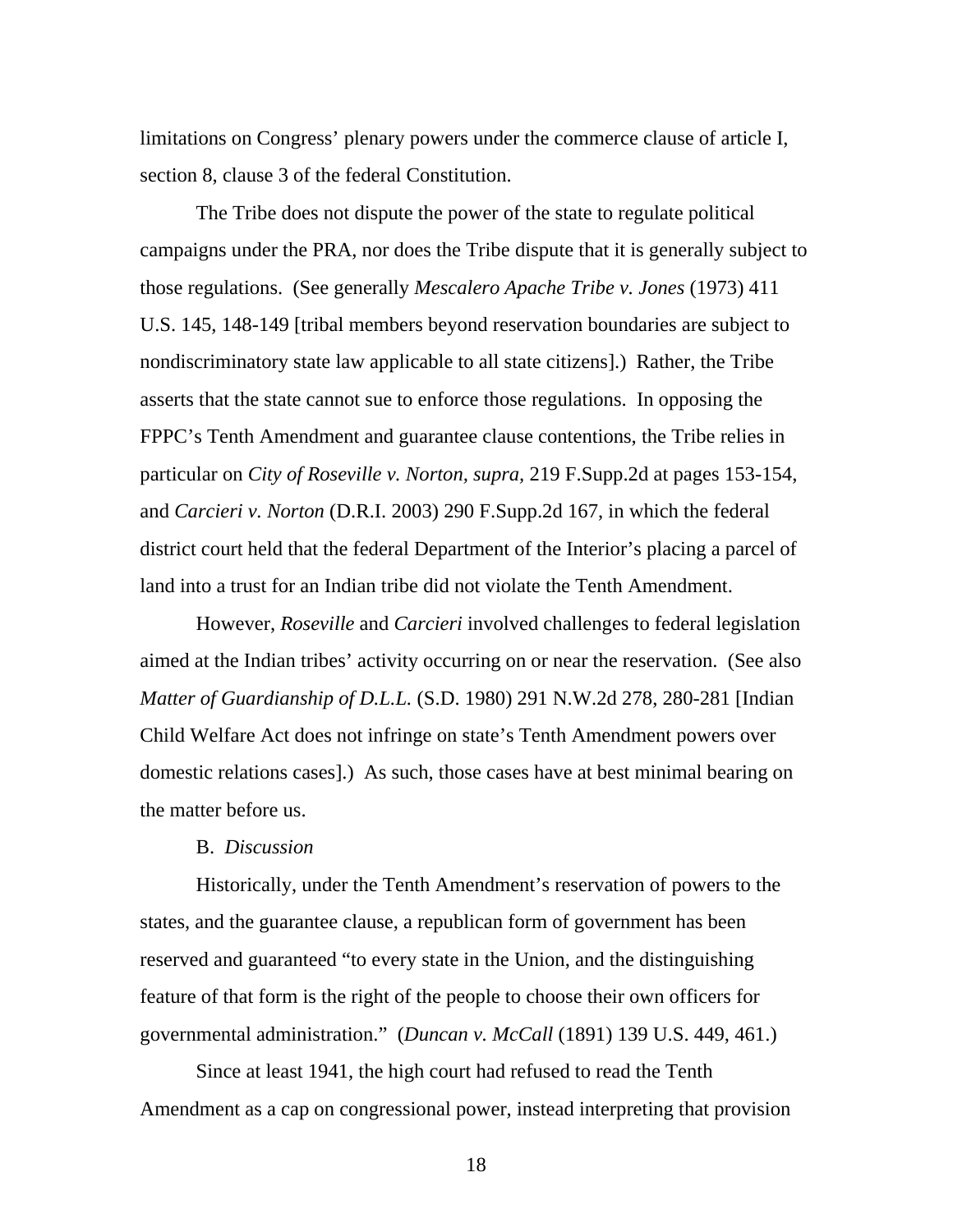as a "truism." (*United States v. Darby* (1941) 312 U.S. 100, 124.) In 1976, however, in a majority opinion authored by Chief Justice Rehnquist, the court held that the Tenth Amendment limited congressional power to legislate under the commerce clause. (*National League of Cities v. Usery* (1976) 426 U.S. 833.) The Tenth Amendment, the court concluded, sheltered "the States' freedom to structure integral operations in areas of traditional governmental functions." (*National League of Cities, supra,* 426 U.S. at p. 852.) Congress, therefore, could not "directly displace" (*ibid*.) that freedom by limiting " 'essentials of state sovereignty.' " (*Id.* at p. 855.) The decision held the Tenth Amendment to be an affirmative limit on congressional power and reshaped federal-state relations. (Merritt, *The Guarantee Clause and State Autonomy: Federalism for a Third Century* (1988) 88 Colum. L.Rev. 1 (Merritt).)

Less than 10 years later, the high court overruled *National League of Cities*. In *Garcia v. San Antonio Metropolitan Transit Authority* (1985) 469 U.S. 528, a majority of the court expressed the view that the principal protection for state sovereignty "lies in the structure of the Federal Government" rather than in the Tenth Amendment or any other judicially enforceable constitutional provision. (*Id.* at p. 550.) *Garcia* reasoned that the federal Constitution's Framers protected the interests of state governments by giving states equal representation in the Senate and allowing states to choose Senators and electors. The courts could interfere with congressional regulation of the states only if the states could point to specific "failings in the national political process." (*Id.* at p. 554.) In his dissent, Justice Rehnquist reiterated that the " 'balancing test' approved in *National League of Cities* . . . recognized that Congress could not act under commerce power to infringe on certain fundamental aspects of state sovereignty that are essential to 'the States' separate and independent existence.' " (*Id.* at p. 579 (dis. opn. of Rehnquist, J.).)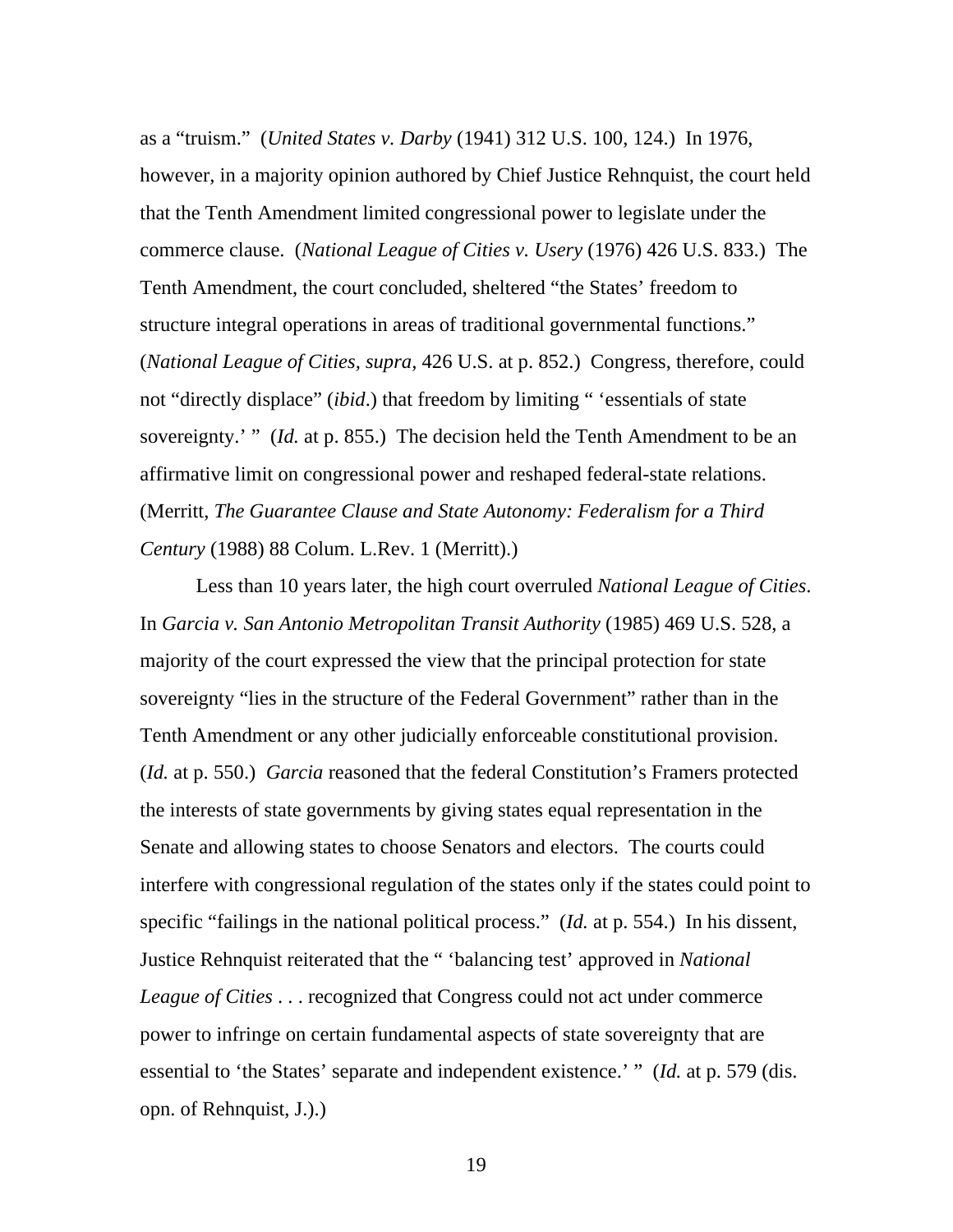Legal scholars soon criticized *Garcia* for weakening constitutional protections of state autonomy. For example, Professor Merritt observed that "[p]ermitting a majority of Congress to override constitutional limits on state autonomy . . . disregards the express language of article V. Under that provision, changes in the constitutional balance of powers may be achieved only by a constitutional amendment garnering support from two-thirds of the members of Congress, as well as three-fourths of the states. A bare majority of Congress is never sufficient to amend the Constitution; yet *Garcia's* logic appears to give Congress just that power." (Merritt, *supra*, 88 Colum. L.Rev. at p. 19, citing *Oregon v. Mitchell* (1970) 400 U.S. 112, 201 (conc. & dis. opn. of Harlan, J.).) Professor Van Alstyne also criticized *Garcia* for overruling *National League of Cities*, and asserted that in deferring to the political process over judicial review, *Garcia* partially repudiated the court's power of judicial review under *Marbury v. Madison* (1803) 5 U.S. 137. (Van Alstyne, *The Second Death of Federalism*  (1985) 83 Mich. L.Rev. 1709, 1721.)

Six years after *Garcia,* the court further modified its view of the Tenth Amendment's vitality in constitutional jurisprudence. The Court found that the Missouri Constitution's mandatory retirement provision, as applied to appointed judges who survived retention elections, did not violate the Age Discrimination in Employment Act of 1967 (ADEA, 29 U.S.C. § 621 et seq.). (*Gregory v. Ashcroft*  (1991) 501 U.S. 452 (*Gregory*).) In upholding the state's right to prescribe a mandatory retirement age for the appointed judges, and rejecting the judges' equal protection claim under the Fourteenth Amendment, *Gregory* noted that the states' power to determine the qualifications of their governmental officials derived from both the Tenth Amendment and the guarantee clause of article IV, section 4. In so holding, the court relied on a recent line of authority that acknowledged the "unique nature of state decisions that 'go to the heart of representative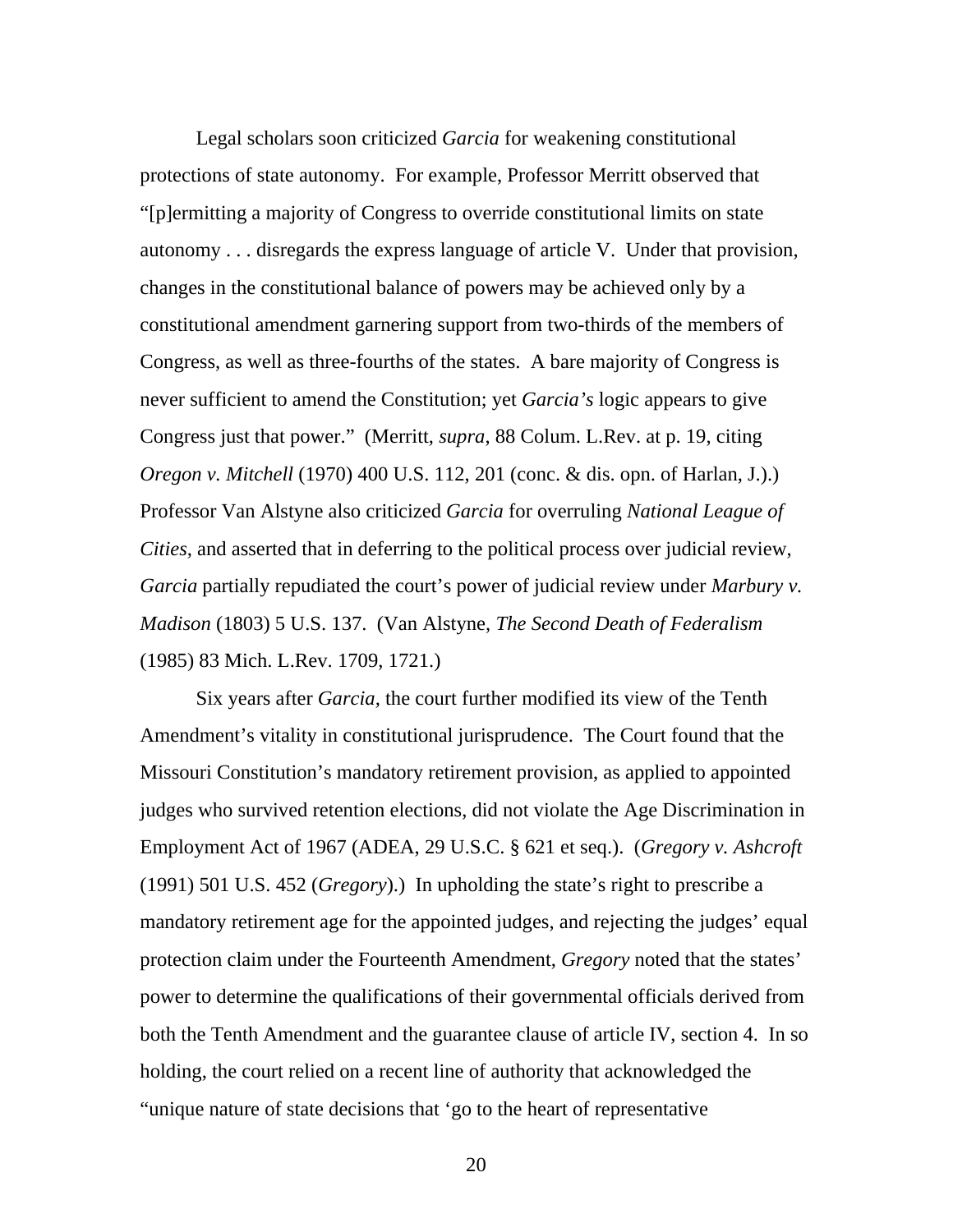government.' " (*Gregory, supra,* 501 U.S. at p. 461, quoting *Sugarman v. Dougall* (1973) 413 U.S. 634, 647 [striking New York City law that banned employment of aliens].)

In recognizing the state's constitutional power to establish the qualifications of its governmental officers, *Gregory* observed that the Tenth Amendment and the guarantee clause provide an important check on Congress' power to interfere with the state's "substantial sovereign powers under our constitutional scheme." (*Gregory, supra,* 501 U.S. at p. 461.) The court emphasized that the states' power to keep for themselves the power "to determine the qualifications of their most important government officials" derived from the guarantee clause and the Tenth Amendment. (*Gregory, supra,* 501 U.S. at pp. 463.) These powers, the court observed, inhere in the state by way of its " 'obligation to preserve the basic conception of a political community.' [Citations.]" (*Gregory, supra,* 501 U.S. at pp. 462.)

One year later, the high court decided *New York v. United States* (1992) 505 U.S. 144 (*New York*). *New York* struck a provision of the Low-Level Radioactive Waste Policy Amendments Act of 1985 (42 U.S.C. § 2021b et seq.), commanding states either to enact laws regulating the disposal of low-level radioactive waste or to take title to all such waste generated within their borders. (*New York*, *supra,* 505 U.S. at p. 149.) The court distinguished between congressional power "to pass laws requiring or prohibiting certain acts" by private parties and congressional attempts "to compel the States to require or prohibit those acts." (*Id.* at p. 166.) The court discussed the guarantee clause, although it concluded that the constitutional provision was not implicated because "neither the monetary incentives provided by the Act nor the possibility that a State's waste producers may find themselves excluded from the disposal sites of another State can reasonably be said to deny any State a republican form of government." (*New*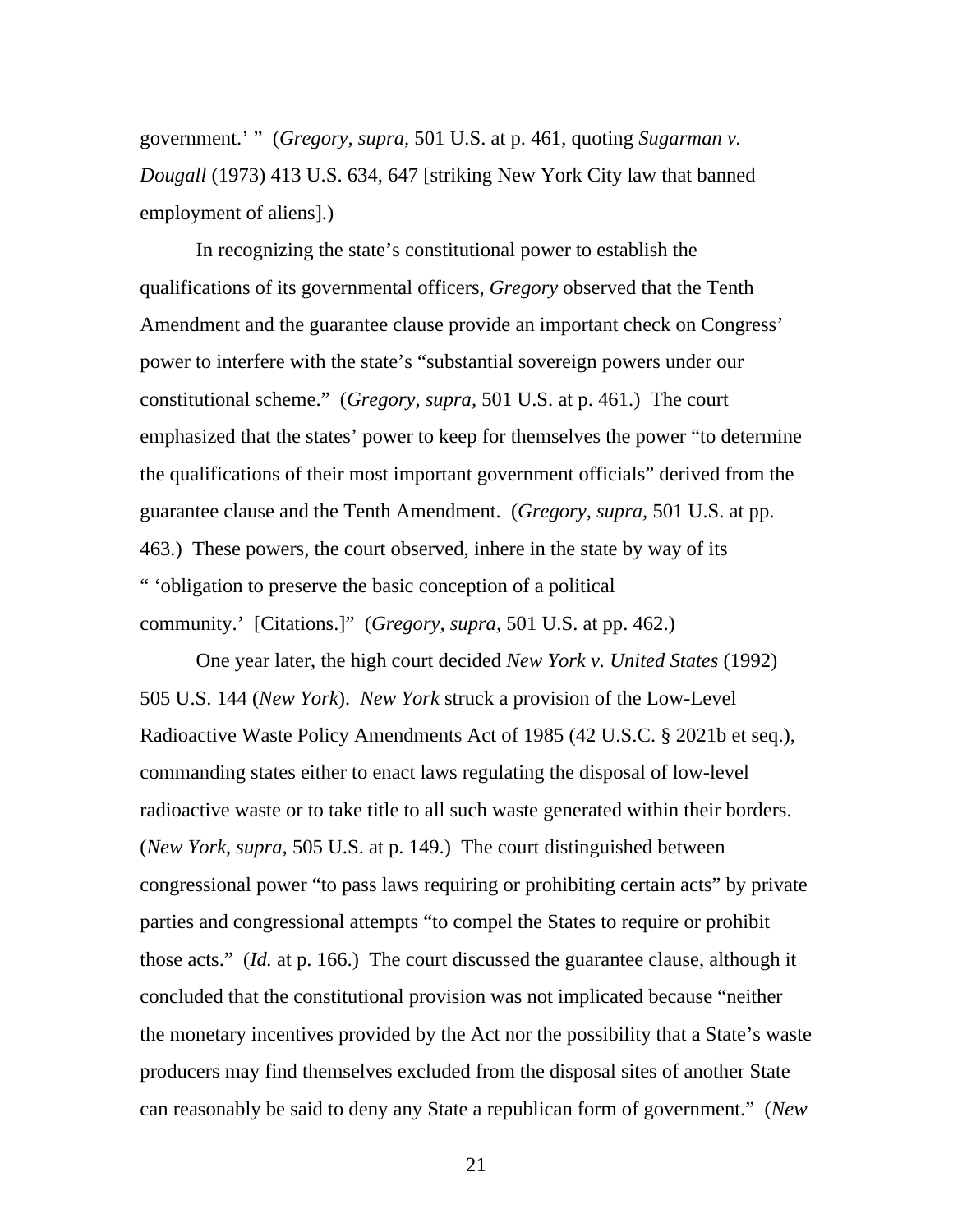*York, supra,* 505 U.S. at p. 185.) Noting that the provision has been an infrequent source of litigation throughout history, the court did note that most claims presented under article IV, section 4 have been "nonjusticiable under the 'political question' doctrine." (*New York, supra,* 505 U.S., at p. 184.)

The court also found the guarantee clause inapplicable in part because "state government officials remain[ed] accountable to the local electorate." (*New York*, *supra*, 505 U.S. at p. 185.) The court did note, however, that it has recognized "that perhaps not all claims under the Guarantee Clause present nonjusticiable political questions. See *Reynolds v. Sims,* 277 U.S. 533, 582, 12 L.Ed. 2d 506, 84 S.CT. 1362 (1964) ('some questions raised under the Guarantee Clause are nonjusticiable'). Contemporary commentators have likewise suggested that courts should address the merits of such claims, at least in some circumstances. See e.g., L. Tribe, American Constitutional Law 398 (2d ed. 1988) [*Tribe*]; J. Ely, Democracy and Distrust: A Theory of Judicial Review 118, n., and 122-123 (1980); W. Wiecek, The Guarantee Clause of the U. S. Constitution 287- 298, 300 (1972); Merritt, [*supra*,] 88 Colum. L.Rev., at 70-78; Bonfield, The Guarantee Clause of Article IV, Section 4: A Study in Constitutional Desuetude, 46 Minn. L.Rev. 513, 560-565 (1962)." (*New York, supra,* 505 U.S. at p. 185.)

Professor Tribe has more recently observed that although the guarantee of article IV, section 4 of the federal Constitution was intended to guard against " 'aristocratic or monarchial innovations,' " it was also the case that the federal Constitution "presupposed that neither the states nor the federal government could undermine ultimate popular control over certain state officials, their qualifications, and the state lawmaking process." (1 Tribe, American Constitutional Law (3d ed. 2000) §§ 5-12, p. 909, discussing *Gregory, supra,* 501 U.S. at p. 463.) Other legal scholars agree. As Professor Merritt observed in an article following *New York*'s publication*,* both *New York* and *Gregory* suggest that the Supreme Court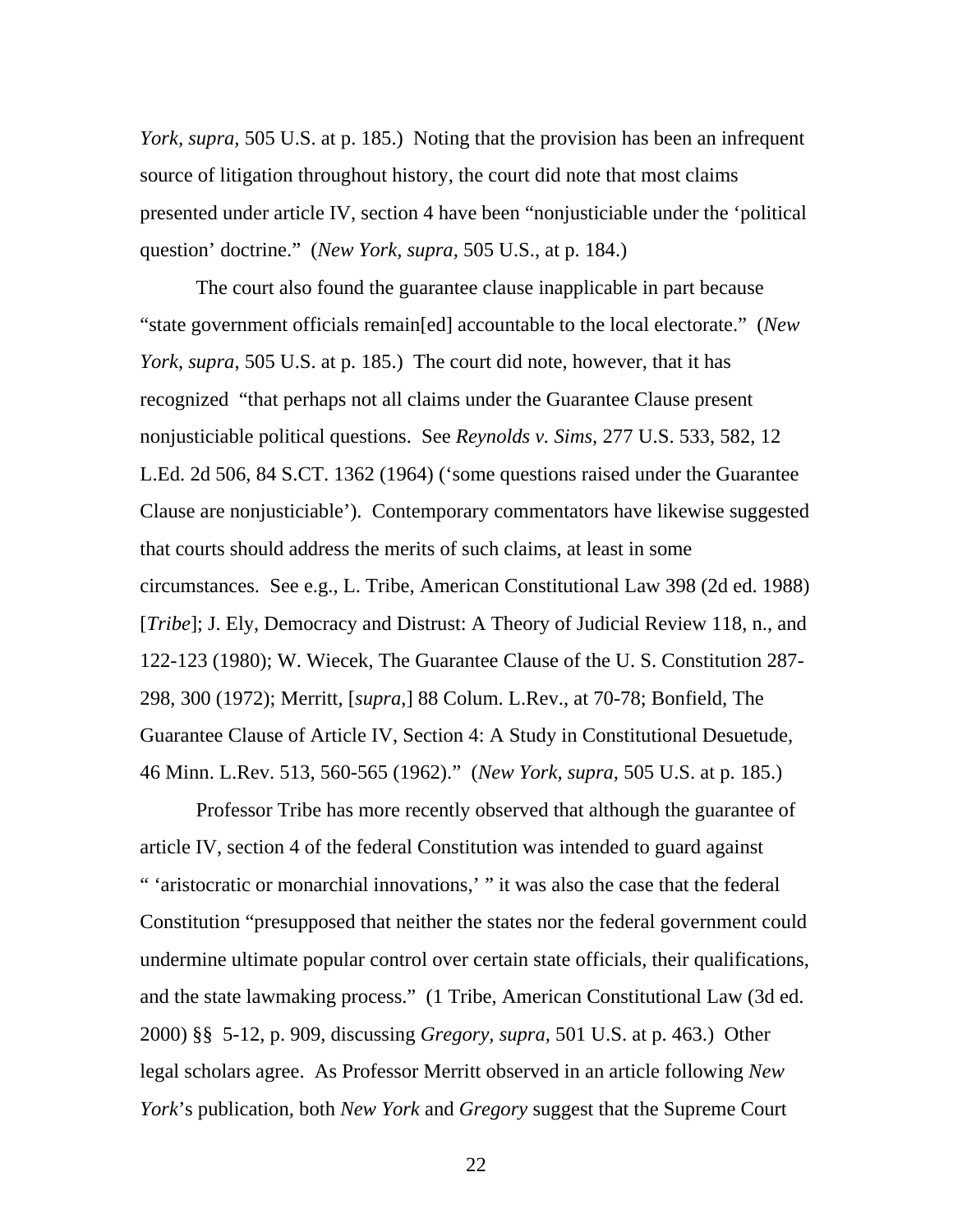may be poised to recognize a new meaning of the guarantee clause: a promise by the national government to avoid interfering with state governments in ways that would compromise a republican form of government. (Merritt, *Republican Governments and Autonomous States*: *A New Role for the Guarantee Clause*  (1994) 65 U. Colo. L.Rev. 815, 821-822.)

The Tribe correctly notes that the high court has not applied the Tenth Amendment or the guarantee clause to uphold a state's enforcement of a state election provision against a sovereign tribe. But neither has the court held that the federal common law doctrine of tribal sovereign immunity trumps state authority when a state acts in political " 'matters resting firmly within [its] constitutional prerogatives. [*Sugarman v. Dougall*, *supra*, 413 U.S.] at [p.] 648.' " (*Gregory, supra,* 501 U.S. at p. 462.) Tribal members, as citizens of the United States, are allowed to participate in state elections. Allowing the Tribe immunity from suit in this context would allow tribal members to participate in elections and make campaign contributions (using the tribal organization) unfettered by regulations designed to ensure the system's integrity. Allowing tribal members to participate in our state electoral process while leaving the state powerless to effectively guard against political corruption puts the state in an untenable and indefensible position without recourse. Given the unique facts here, we agree with the Court of Appeal and conclude that the guarantee clause, together with the rights reserved under the Tenth Amendment, provide the FPPC authority under the federal Constitution to bring suit against the Tribe in its enforcement of the PRA.

# C. *Alternatives to PRA Enforcement*

The Tribe asserts that if we allow the FPPC to file suit against it, we will undermine the foundation of the Tribe's sovereign immunity and open the floodgates to future suits against it. Conversely, the Tribe contends that if we do not allow the suit to proceed, we will not significantly impair the state's right to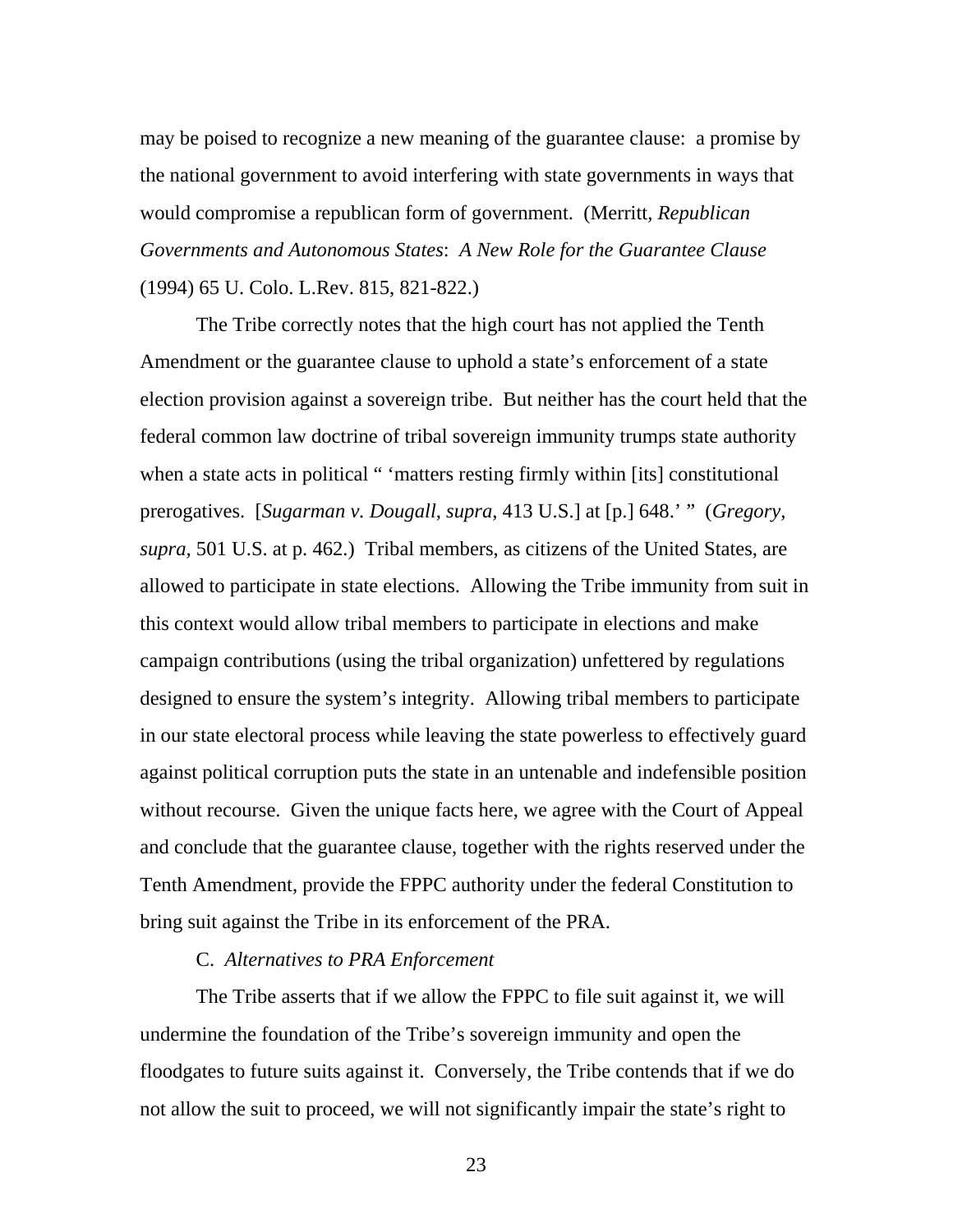regulate the electoral process and preserve its republican form of government. In other words, the Tribe, and the Court of Appeal dissent assert that depriving the state of one of its "tools" under the PRA does not seriously compromise the state's right to regulate its electoral processes. According to both, recourse to suit is largely unnecessary here because the PRA also requires recipients of campaign donations to report the donations.

As amicus curiae Common Cause points out in its brief (and counsel for the FPPC observed during oral argument), "there is not always a recipient to report a tribe's campaign financing. For example, if [a tribe] were to make independent expenditures on behalf of a candidate or in support of a ballot measure, no one would ever know about it. . . . There is no reporting by the recipient because there is no recipient." Additionally, the PRA's dual reporting requirement detects and prevents any misreporting that might occur if recipients knew that donors or lobbyist employers were not reporting them. As the Court of Appeal observes, "it stands to reason that the requirement for both payor and payee to file disclosure statements will act as a check to discourage omissions by one or the other. Thus, the fact that recipients are supposed to report contributions does not constitute an alternative method of enforcement."

The Tribe contends that other viable remedies exist for the state to accomplish its goals under the PRA including: pursuing a government-togovernment agreement, petitioning Congress to make an exception to the sovereign immunity doctrine, and acquiring the information from alternative sources (e.g., recipients of campaign contributions). But as the Court of Appeal reasoned, "[t]hese alternatives are uncertain; they do not persuade us to apply tribal immunity to bar this action to enforce the PRA. Moreover, absent the threat of a lawsuit, we see no incentive for the tribe to agree to comply with the FPPC reporting requirements." To the extent that the Tribe suggests encouraging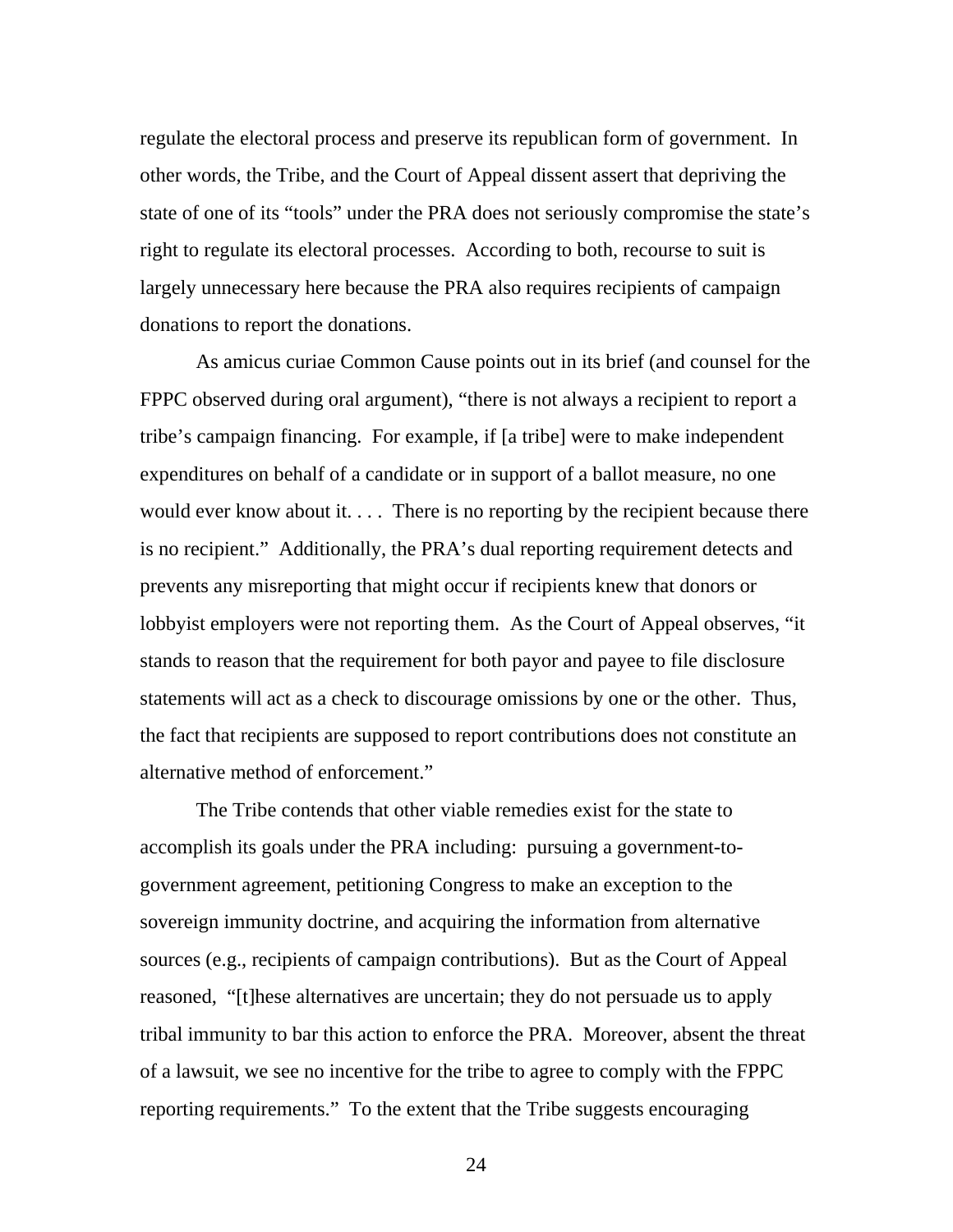Congress to solve the problem tribal immunity presents in this case, it is a proposal with a highly unpredictable outcome. "[A]t the time the Court deliberated over and rendered its decision in *Kiowa Tribe,* [Congress] was actively considering the [tribal immunity] doctrine, and the Court was aware of this fact. After months of deliberation and Congressional hearings, however, Congress declined to implement the sweeping changes recommended by the Court. In 2000 Congress enacted legislation that, in the end, had little substantive impact on the scope of tribal immunity." (Seielstad, *The Recognition and Evolution of Tribal Sovereign Immunity Under Federal Law*: *Legal, Historical, and Normative Reflections on a Fundamental Aspect of American Indian Sovereignty* (2002) 37 Tulsa L.Rev. 661, 665-666.)

The inability to enforce the PRA against the Tribe, a major donor to political campaigns, has the effect of substantially weakening the PRA. The State of California has determined that the PRA is vitally important to its republican form of government. (See, e.g., *McConnell v. Federal Election Comm'n* (2003) 540 U.S. 93, 187 [Congress has "fully legitimate interest in maintaining the integrity of federal officeholders and preventing corruption of federal electoral processes"—campaign contribution limits pass First Amendment scrutiny].) Therefore, this case differs substantially from cases concerning application of sovereign immunity involving a tribe's contracts or commercial ventures, its courts and governing bodies, or tribal lands. We conclude that the FPPC should not be forced to rely on the alternative sources the Tribe suggests for obtaining the information the PRA requires. Preserving the integrity of our democratic system of governance is too important to compromise with weak alternative measures that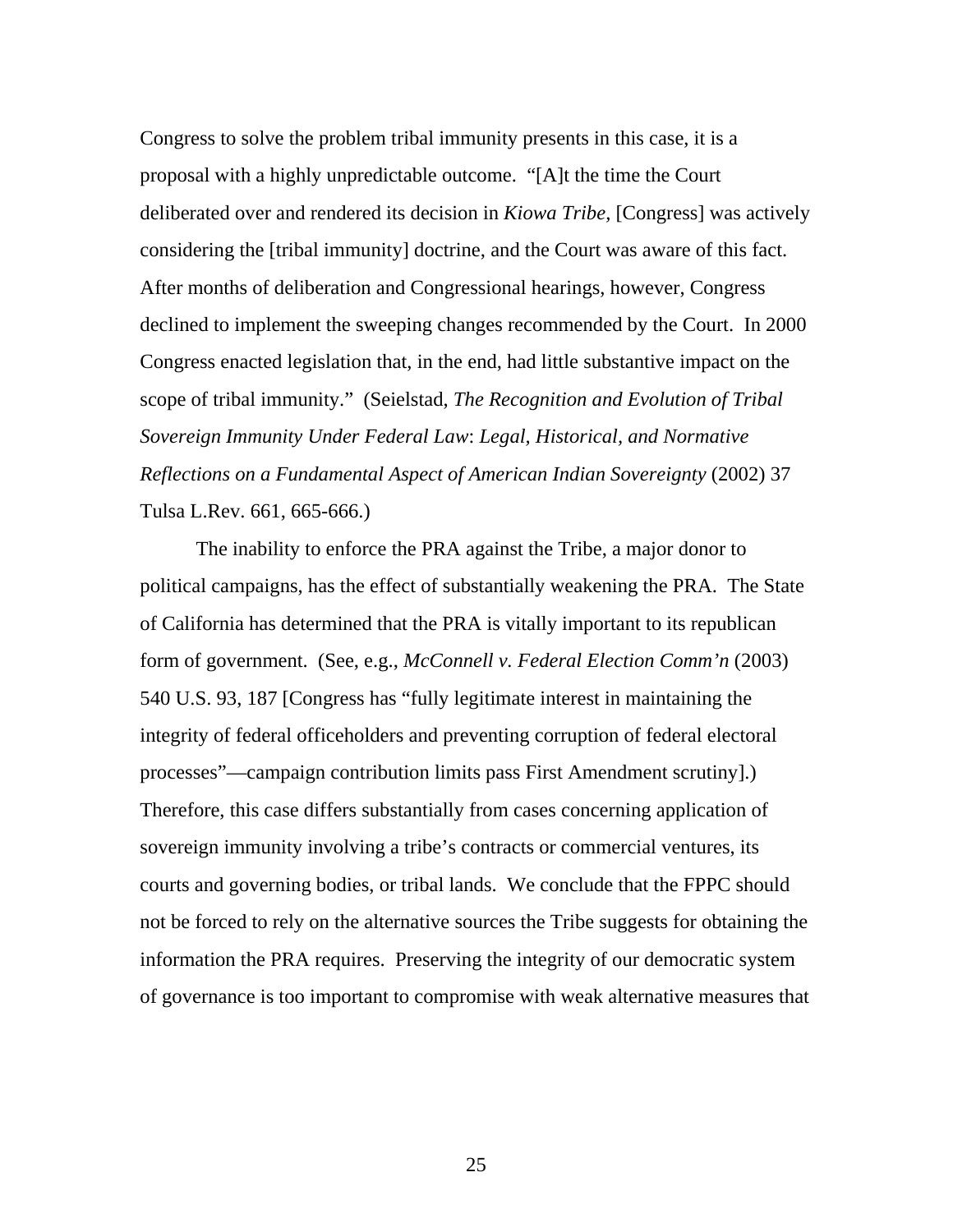the state may not be able to enforce. (See, e.g., *Nixon v. Shrink Missouri Government PAC* (2000) 528 U.S. 377, 388.)**5**

# **CONCLUSION**

In light of evolving United States Supreme Court precedent and the constitutionally significant importance of the state's ability to provide a transparent election process with rules that apply equally to all parties who enter the electoral fray, we find the FPPC states the better case. Although concepts of tribal immunity have long-standing application under federal law, the state's exercise of state sovereignty in the form of regulating its electoral process is protected under the Tenth Amendment and the guarantee clause. We therefore find that the Tribe lacks immunity from suit for its alleged failure to follow the PRA's mandated reporting requirements. In so holding, we recognize that our abrogation of the sovereign immunity doctrine under these facts is narrow and carefully circumscribed to apply only in cases where California, through its Fair Political Practices Commission, sues an Indian tribe for violations of state fair political

 $\overline{a}$ 

**<sup>5</sup>** In a letter brief filed on January 20, 2006, the Tribe cites two California cases it believes support its sovereign immunity claim. (*Big Valley Band of Pomo Indians v. Superior Court* (2005) 133 Cal.App.4th 1185, 1195-1196 [tribe's consent to arbitration is limited waiver of sovereign immunity only and does not waive suit immunity under federal law]; *Lamere v. Superior Court* (2005) 131 Cal.App.4th 1059, 1065 [rejecting argument that Public Law 280, granting state court limited jurisdiction over some tribal actions (mostly criminal), authorized suit involving tribe membership issues].) We find the cases, which rely on traditional notions tribal sovereignty, inapposite to the unique issue raised in the present case.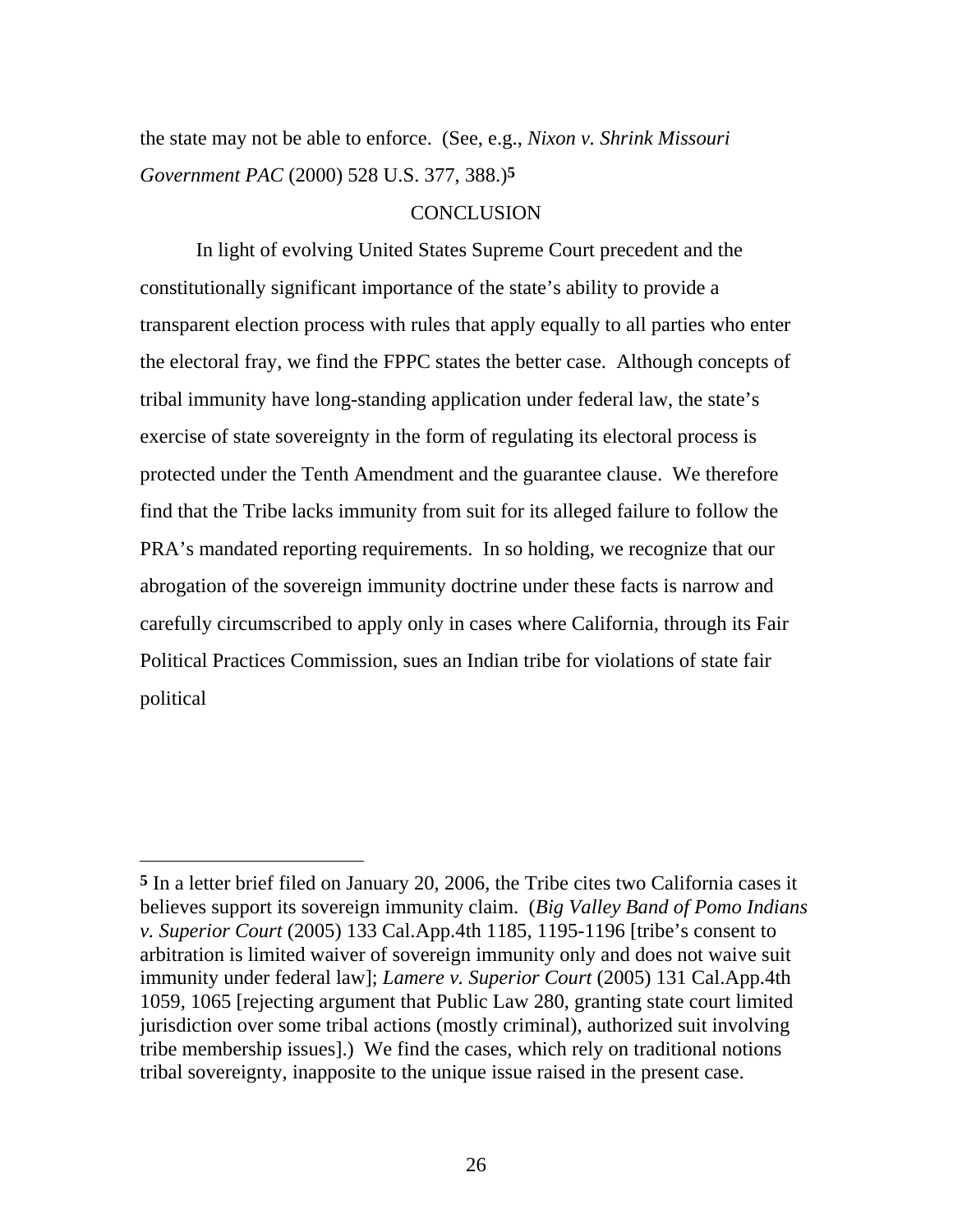practice laws. We thus affirm the Court of Appeal judgment and remand for proceedings consistent with our ruling.

CHIN, J.

WE CONCUR:

GEORGE, C.J. BAXTER, J. CORRIGAN, J.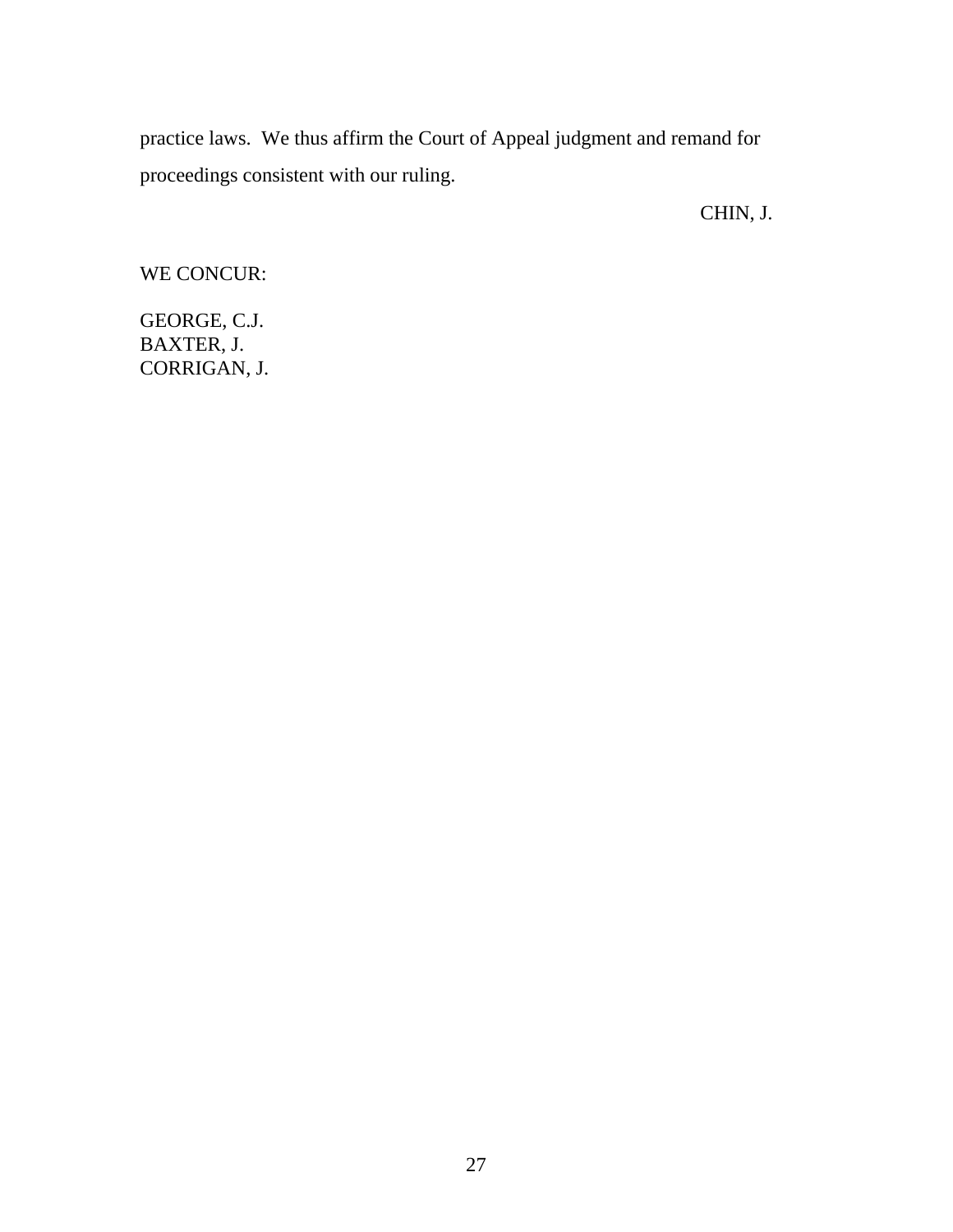# **AGUA CALIENTE BAND OF CAHUILLA INDIANS v. SUPERIOR COURT**

*S123832* 

 $\overline{a}$ 

# **DISSENTING OPINION BY MORENO, J.**

I dissent. The majority attempts to carve out an exception to the wellestablished rule that Indian tribes are immune from suit absent congressional authorization. As explained below, United States Supreme Court precedent does not support the creation of this exception. Although the enforcement of the Political Reform Act (PRA) (Gov. Code, § 81000 et seq.)**1** is a highly desirable objective, the means approved by the majority to accomplish that objective unjustifiably circumvents well-established Indian sovereignty principles and cannot be reconciled with controlling federal precedent.

I.

As recounted in the majority opinion, the Fair Political Practices Commission (FPPC) filed a lawsuit against the Agua Caliente Band of Cahuilla Indians (the Tribe), a federally recognized Indian tribe, alleging a failure to comply with the reporting requirements for campaign contributions under the PRA. The complaint alleged failure to report lobbying interests (§ 86116), late contributions of more than \$1 million (§ 84203), and failure to file semiannual campaign statements (§ 84200). The Tribe, specially appearing, filed a motion to quash service of summons for lack of personal jurisdiction on the grounds that it

**1** All further undesignated statutory references are to the Government Code.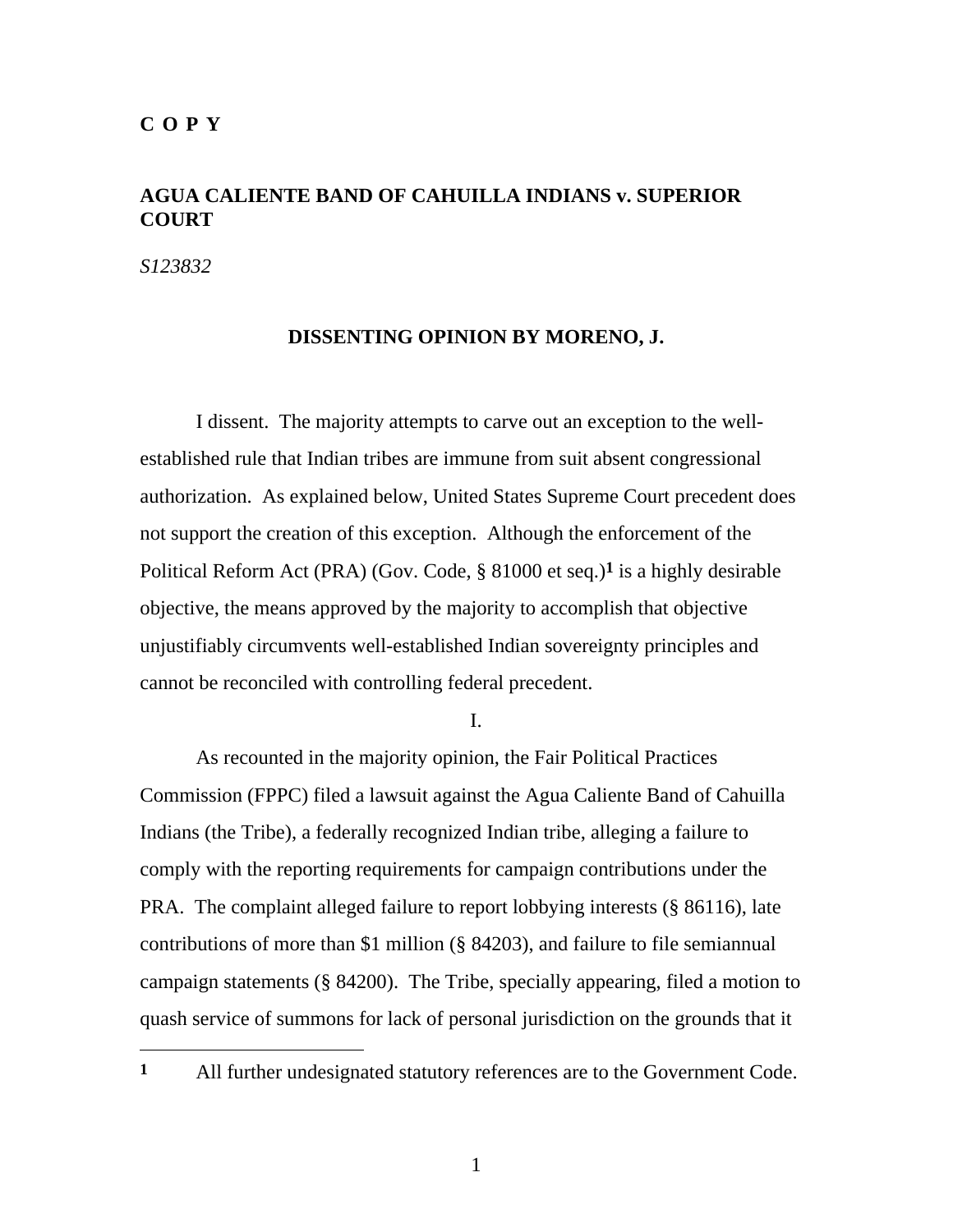was immune from suit under the doctrine of tribal sovereign immunity. The majority affirms the decision of the Court of Appeal, which in turn affirmed the decision of the trial court, that the application of tribal sovereign immunity in this case would violate the state's ability to order its own electoral processes, a power the majority contends is reserved to the states by the Tenth Amendment of the United States Constitution as well as the guarantee clause, article IV, section 4.

# II.

 "Indian tribes have long been recognized as possessing the common-law immunity from suit traditionally enjoyed by sovereign powers. [Citations.] This aspect of tribal sovereignty, like all others, is subject to the superior and plenary control of Congress. But 'without congressional authorization,' the 'Indian Nations are exempt from suit.' " (*Santa Clara Pueblo v. Martinez* (1978) 436 U.S. 49, 58.) "It is settled that a waiver of sovereign immunity ' "cannot be implied but must be unequivocally expressed." " " (*Ibid.*) "Indian tribes are 'domestic dependent nations' that exercise inherent sovereign authority over their members and territories. [Citation.] Suits against Indian tribes are thus barred by sovereign immunity absent a clear waiver by the tribe or congressional abrogation. [Citation.]" (*Oklahoma Tax Comm'n v. Potawatomi Tribe* (1991) 498 U.S. 505, 509 (*Potawatomi Tribe*).) Put another way, "tribal immunity is a matter of federal law and is not subject to diminution by the States." (*Kiowa Tribe of Oklahoma v. Manufacturing Tech.* (1998) 523 U.S. 751, 756 (*Kiowa Tribe*).)

 The form tribal immunity has taken stems from the unique historical circumstances in which it arose. As the United States Supreme Court has explained, tribal immunity is to be distinguished from state sovereign immunity, inasmuch as "tribes were not at the Constitutional Convention. They were thus not parties to the 'mutuality of . . . concession' that 'makes the States' surrender of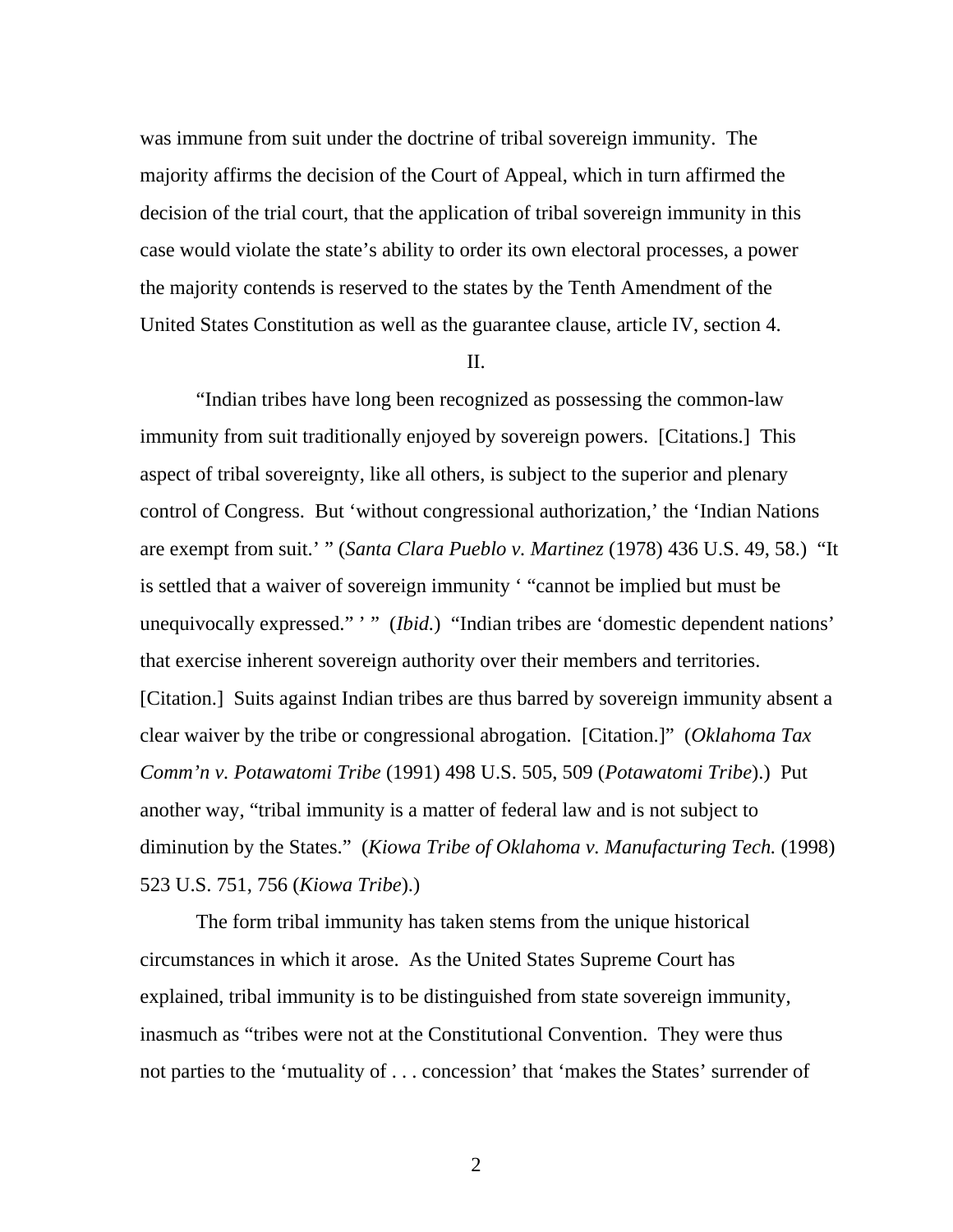immunity from suit by sister States plausible.' " [Citation.] (*Kiowa Tribe*, *supra*, 523 U.S. at p. 756.)

Critical to the discussion of tribal immunity is an understanding of the singular role that Congress plays in governing Indian affairs. Congress possesses plenary power "to deal with the special problems of Indians," a power that "is drawn both explicitly and implicitly from the Constitution itself," including the Indian commerce clause, article I, section 8, clause 3, and the treaty clause, article II, section 2, clause 2. (*Morton v. Mancari* (1974) 417 U.S. 535, 551-552.) Congress itself has invoked this plenary, constitutionally based power, as authorization for its own legislation. As it stated in the congressional findings to the Indian Child Welfare Act: "clause 3, section 8, article I of the United States Constitution provides that 'The Congress shall have Power . . . To regulate Commerce . . . with Indian tribes' and, through this and other constitutional authority, Congress has plenary power over Indian affairs." (25 U.S.C. § 1901.)

As such, restrictions on tribal sovereign immunity are the sole province of Congress. (*Kiowa Tribe*, *supra*, 523 U.S. at p. 756.) It has acted cautiously in this area. "Although Congress has occasionally authorized limited classes of suits against Indian tribes, it has . . . consistently reiterated its approval of the immunity doctrine. See, *e.g.*, Indian Financing Act of 1974, 88 Stat. 77, 25 U.S.C. § 1451 *et seq.*, and the Indian Self-Determination and Education Assistance Act, 88 Stat. 2203, 25 U.S.C. § 450 *et seq.* These Acts reflect Congress' desire to promote the 'goal of Indian self-government, including its "overriding goal" of encouraging tribal self-sufficiency and economic development.' " (*Potawatomi Tribe*, *supra*, 498 U.S. at p. 510.)

 The United States Supreme Court has thus far rejected all attempts to limit Indian lawsuit immunity that have not originated with Congress. In *Three Affiliated Tribes v. World Engineering* (1986) 476 U.S. 877, 890-891 (*Three*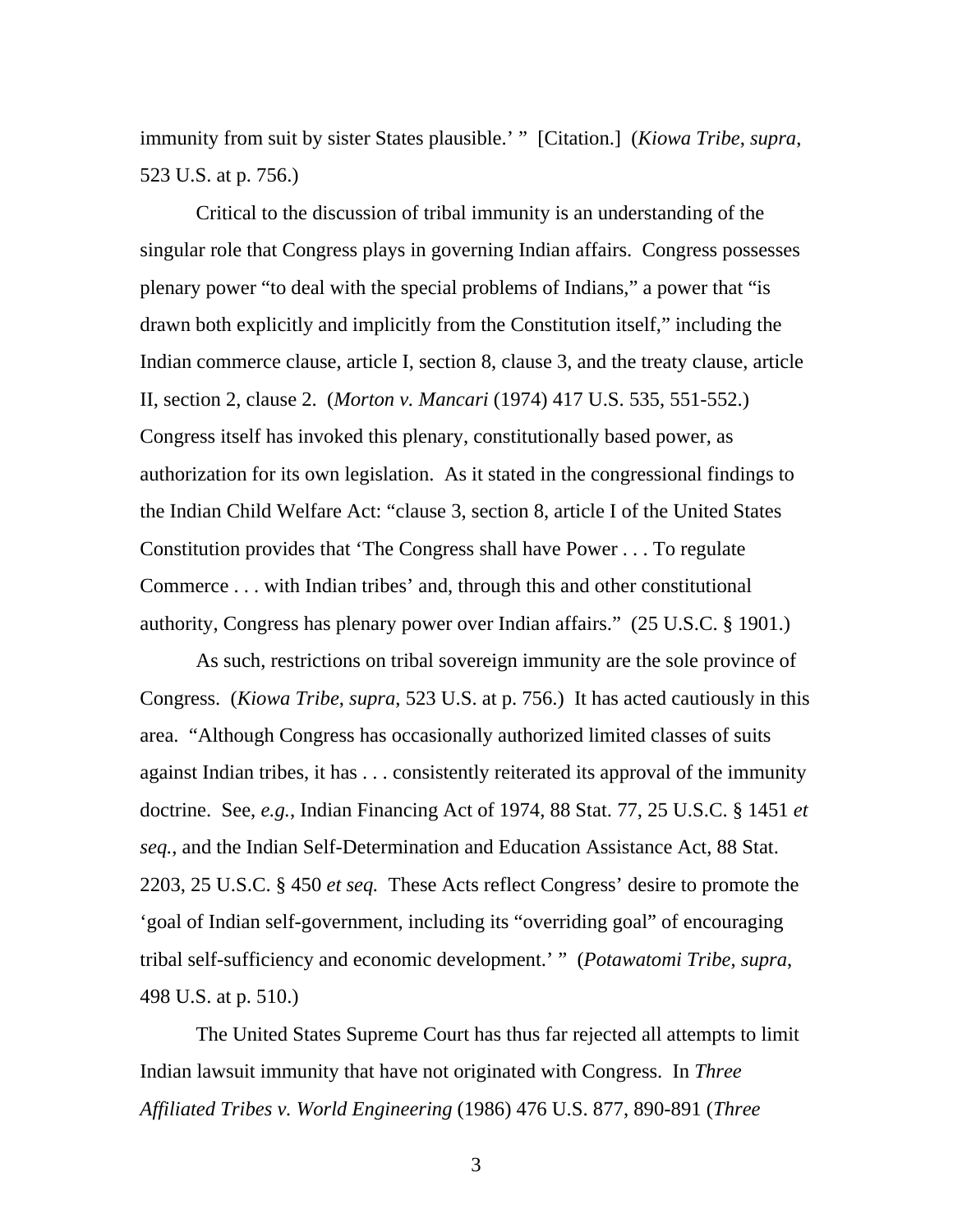*Affiliated Tribes*), the court invalidated a state statute that required Indian tribes to waive their sovereign immunity as a condition for bringing suit in state court, holding, inter alia, that the statute placed an undue burden on Indian sovereignty.

 In *Potawatomi Tribe* the court held that, notwithstanding the fact that tribal sales of cigarettes to non-Indians were taxable, the State of Oklahoma could not sue the tribe to enforce its tax law. In so holding, the court rejected the state's argument "that the tribal sovereign immunity doctrine impermissibly burdens the administration of state tax laws" and that "[t]he sovereignty doctrine . . . should be limited to the tribal courts and the internal affairs of tribal government, because no purpose is served by insulating tribal business ventures from the authority of the States to administer their laws." (*Potawatomi Tribe*, *supra*, 498 U.S. at pp. 909-910.) Instead, it reaffirmed the principle that Congress alone could restrict the tribe's sovereign immunity. (*Id.* at p. 910.)

 In *Kiowa Tribes*, involving a suit over an Indian tribe's default on a promissory note issued in connection with a commercial transaction, the court again rejected the argument that tribal immunity should be limited "to reservations or to noncommercial activities." (*Kiowa Tribes*, *supra*, 523 U.S. at p. 758.) While expressing doubts about the wisdom of the doctrine, as the majority discusses, the court reaffirmed that doctrine and rejected the proposed limitations: "Congress has acted against the background of our decisions. It has restricted tribal immunity from suit in limited circumstances." (*Ibid.*) After citing many of the same statutes as it did in *Potawatomi Tribe*, the court drew parallels between the doctrine of tribal sovereign immunity and foreign sovereign immunity. Both types of immunity are matters of federal law, and in the latter case, Congress has seen fit to limit the immunity doctrine developed by the courts. (*Ibid.*) "In both fields, Congress is in a position to weigh and accommodate the competing policy concerns and reliance interests. The capacity of the Legislative Branch to address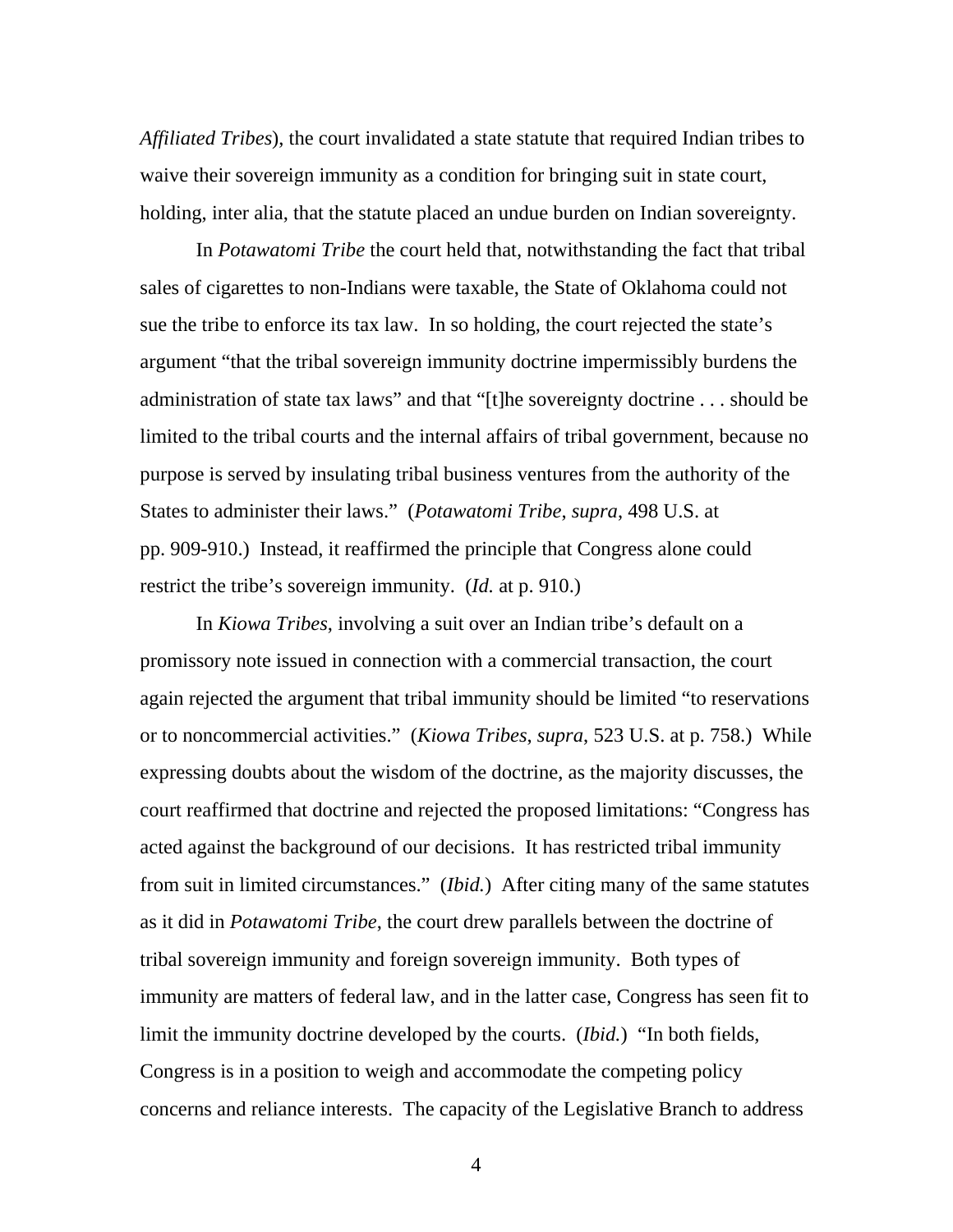the issue by comprehensive legislation counsels some caution by us in this area. Congress 'has occasionally authorized limited classes of suits against Indian tribes' and 'has always been at liberty to dispense with such tribal immunity or to limit it.' [Citation.] It has not yet done so." (*Kiowa Tribe*, *supra*, 523 U.S. at p. 759.) The court therefore elected "to defer to Congress" and upheld the tribe's immunity. (*Id.* at p. 760.)

 The majority does not controvert the incontrovertible. Rather, it draws the conclusion that "the United States Supreme Court, while consistently affirming the sovereign immunity doctrine, has grown increasingly critical of its continued application in light of the changed status of Indian tribes as viable economic and political nations." (Maj. opn., *ante*, at p. 16.) But it is more accurate to say that the Supreme Court has not wavered from the principle that whatever problems arise from the conflict between Indian and state sovereignty are matters for Congress, exercising its plenary power over Indian affairs, to solve.

#### III.

 The majority does not claim that the United States Supreme Court is on the brink of abandoning this well-established doctrine of Indian sovereign immunity. Rather, it contends that federal law will or should recognize a narrow exception to the sovereign immunity doctrine under the Tenth Amendment to the United States Constitution and article IV, section 4, the guarantee clause. I do not agree that these provisions authorize the state to limit tribal sovereign immunity.

 The Tenth Amendment states that "The powers not delegated to the United States by the Constitution, nor prohibited by it to the states are reserved to the states respectively, or to the people." Article IV, section 4 states that "The United States shall guarantee to every state in this union a republican form of government, and shall protect each of them against invasion; and on application of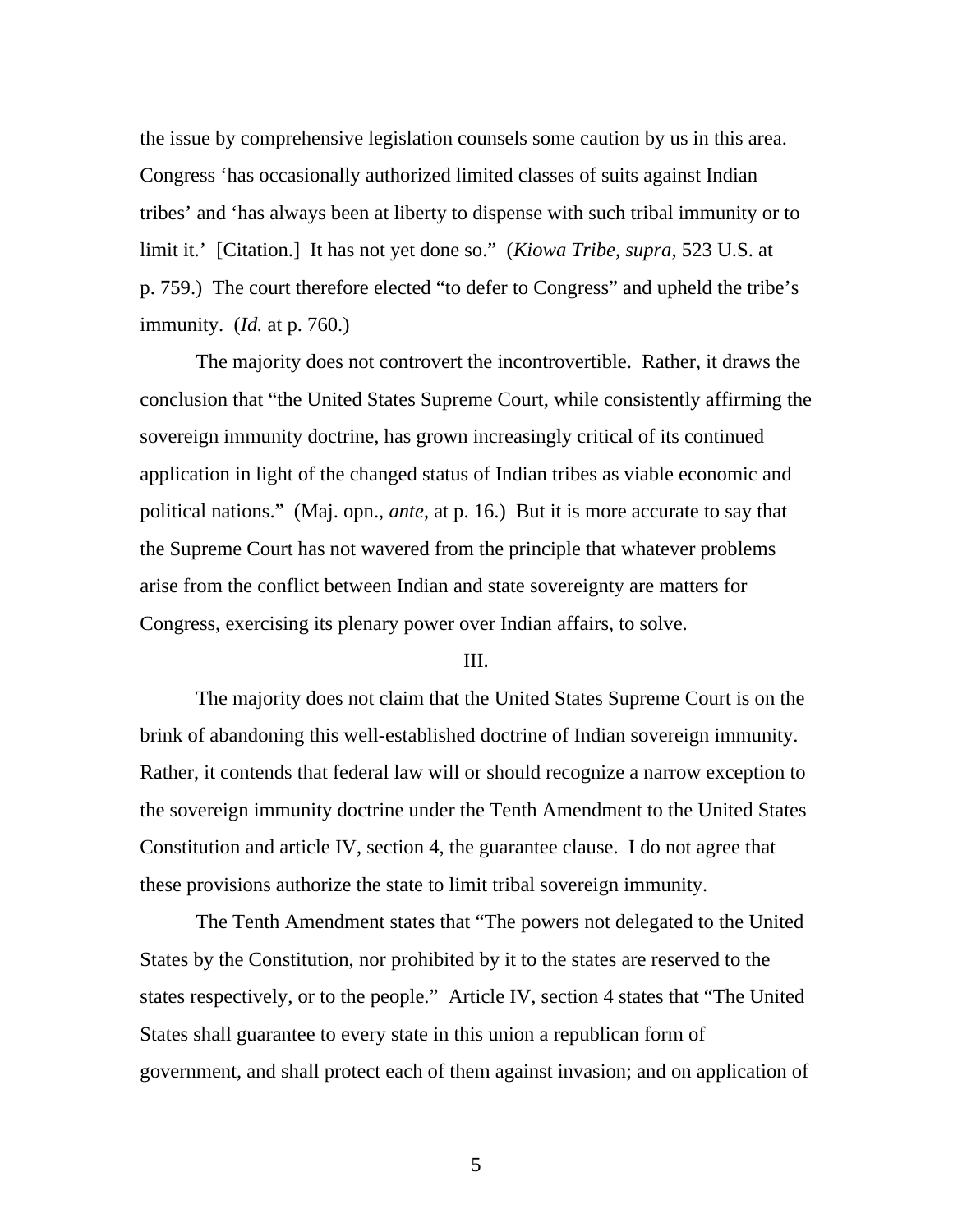the legislature, or of the executive (when the legislature cannot be convened) against domestic violence."

 As the majority acknowledges, neither constitutional provision has been interpreted to provide much in the way of limitation on federal power. (See *Garcia v. San Antonio Metro. Transit Auth.* (1985) 469 U.S. 528.) The only recognized limitation on federal power over the states that has any basis in the Tenth Amendment has been the restriction of congressional legislation that would compel states to enact or administer a federal regulatory program. (See *Printz v. United States* (1997) 521 U.S. 898, 919, 933.) No such federal commandeering of state government is at issue here.

 The guarantee clause provides even less support for the majority's position. As James Madison stated in explaining the meaning of the clause to potential ratifiers of the Constitution: ''In a confederacy founded on republican principles, and composed of republican members, the superintending government ought clearly to possess authority to defend the system against aristocratic or monarchical innovations." (Madison, The Federalist, No. 43, (J. Cooke ed. 1961) p. 291.) Obviously, no such innovations are at issue here. Whether the guarantee clause imposes any constraints on federal power, and whether guarantee clause claims are justiciable at all, are still matters the high court has left unsettled. (See *New York v. United States* (1992) 505 U.S. 144, 184-185.)

 In making its argument based on these two constitutional provisions, the majority relies a good deal on *Gregory v. Ashcroft* (1991) 501 U.S. 452 (*Gregory*), in which the Supreme Court held that the federal Age Discrimination in Employment Act (ADEA) did not apply to invalidate a state constitutional provision establishing mandatory retirement for most judges at age 70. The majority cites passages in *Gregory* that refer to the Tenth Amendment and the guarantee clause as presupposing that states possess certain "substantial sovereign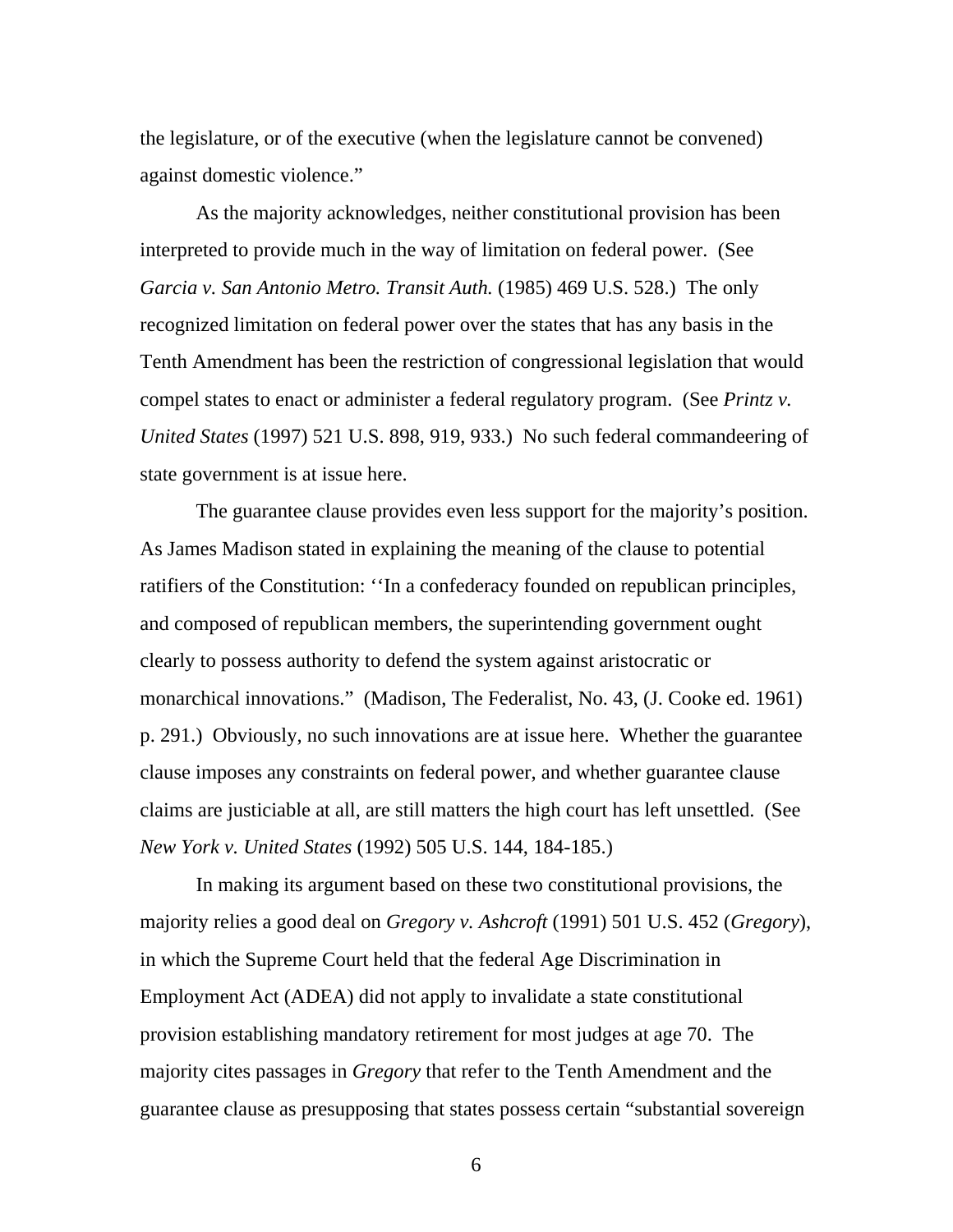powers under our constitutional scheme" (*id.* at p. 461), including the power "to determine the qualifications of their most important government officials" (*id.* at p. 463).

But the actual holding in *Gregory* was more modest than is suggested by the majority. The court evoked the "plain statement rule," derived from the Tenth Amendment and the federalist nature of our government, requiring that "[I]f Congress intends to alter the "usual constitutional balance between the States and the Federal Government," it must make its intention to do so "unmistakably clear in the language of the statute." [Citation.]' " (*Gregory*, *supra*, 501 U.S. pp. 460-461.) The court concluded that the determination of qualifications for state officers was traditionally a state prerogative, the alteration of which would require a plain statement from Congress, and that it was ambiguous whether Congress, in exempting appointed state government officials on a "policymaking level" from the ADEA, intended to exempt judges; therefore, the federal act would not override state law. (*Id.* at pp. 463-467.)

 The present case is plainly distinguishable. As stated above, the condition for applying the "plain statement rule" is an alteration of "the 'usual constitutional balance between the States and the Federal Government.' " (*Gregory*, *supra*, 51 U.S. at pp. 461, 460.) In this case, there is no such alteration. Rather, the Tribe asks for application of the usual rule that Congress alone has exclusive authority to place conditions on tribal sovereignty. There is no need for Congress to affirmatively specify that Indian sovereign immunity applies to suits to enforce state political reform legislation, since the long-standing assumption of Congress and the courts is that such immunity does apply absent congressional restriction.

 More fundamentally, the Tenth Amendment, which speaks in terms of power "reserved to the states," gives the states no power to abrogate Indian sovereign immunity, because all such power was ceded to the federal government when the states ratified the Constitution. As noted, the United States Constitution gave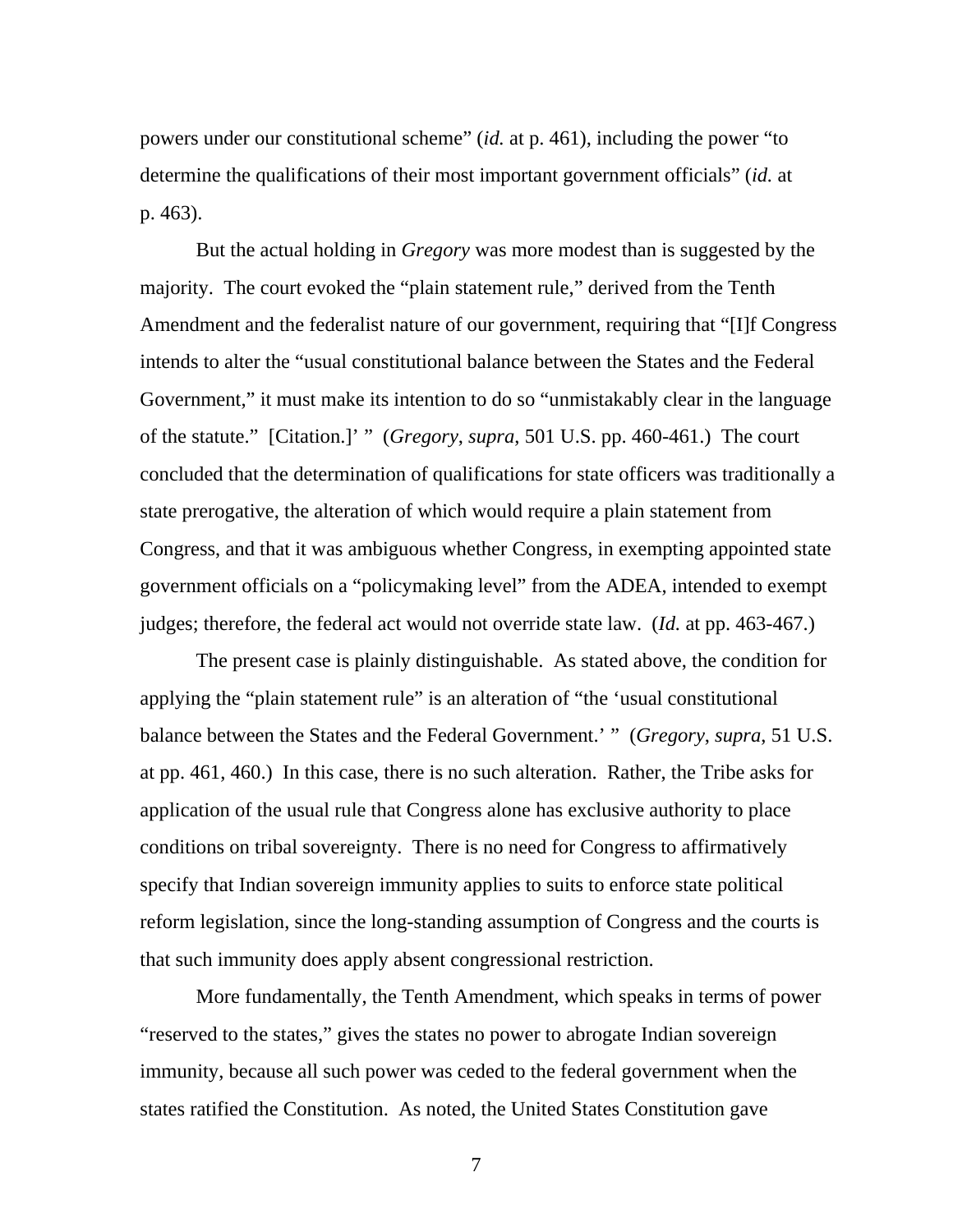Congress plenary authority over Indian affairs. "[B]ecause the power to regulate Indians is one conferred on the federal government, the Tenth Amendment does not reserve such authority to the States." (*Carcieri v. Norton* (D.R.I. 2003) 290 F.Supp.2d 167, 189; see also *City of Roseville v. Norton* (D.D.C. 2002) 219 F.Supp.2d 130, 153-154.) Although the majority distinguishes these cases on their facts, it does not come to grips with the basic principle to emerge from them: that the Tenth Amendment does not and cannot authorize state control over Indian tribal matters.

 Indeed, although *Gregory* suggests that Congress, with a sufficiently plain statement and substantial rationale, could legislate to prevent age discrimination among state judges, the majority's holding goes much further. According to the logic of the majority opinion, even if Congress legislatively affirmed Indian sovereign immunity from suits involving political reporting of contributions to the states, such legislation would be constitutionally invalid. This conclusion contravenes United States Supreme Court case law pertaining to Indian sovereignty and finds no support in Tenth Amendment or guarantee clause jurisprudence.

 Furthermore, even the more expansive visions of the Tenth Amendment and the guarantee clause propounded by academic authorities cited by the majority provide little support for its position. For example, Professor Tribe states: "[W]hatever the interpretive difficulties, the text of the Constitution provides a compelling justification for the Court to use Article IV as a basis for marking the outer limits and inviolate spheres of state autonomy. Enforcement of the Guarantee Clause would ensure that Congress would be unable to deny the states *some* symbolic corollaries of independent status; *some* revenue with which to operate; *some* sphere of autonomous lawmaking, law-enforcing, and dispute-resolving competence; and *some*  measure of choice in selecting a political and administrative structure." (1 Tribe, American Constitutional Law (3d ed. 2000) § 5-12, p. 910, italics in original.)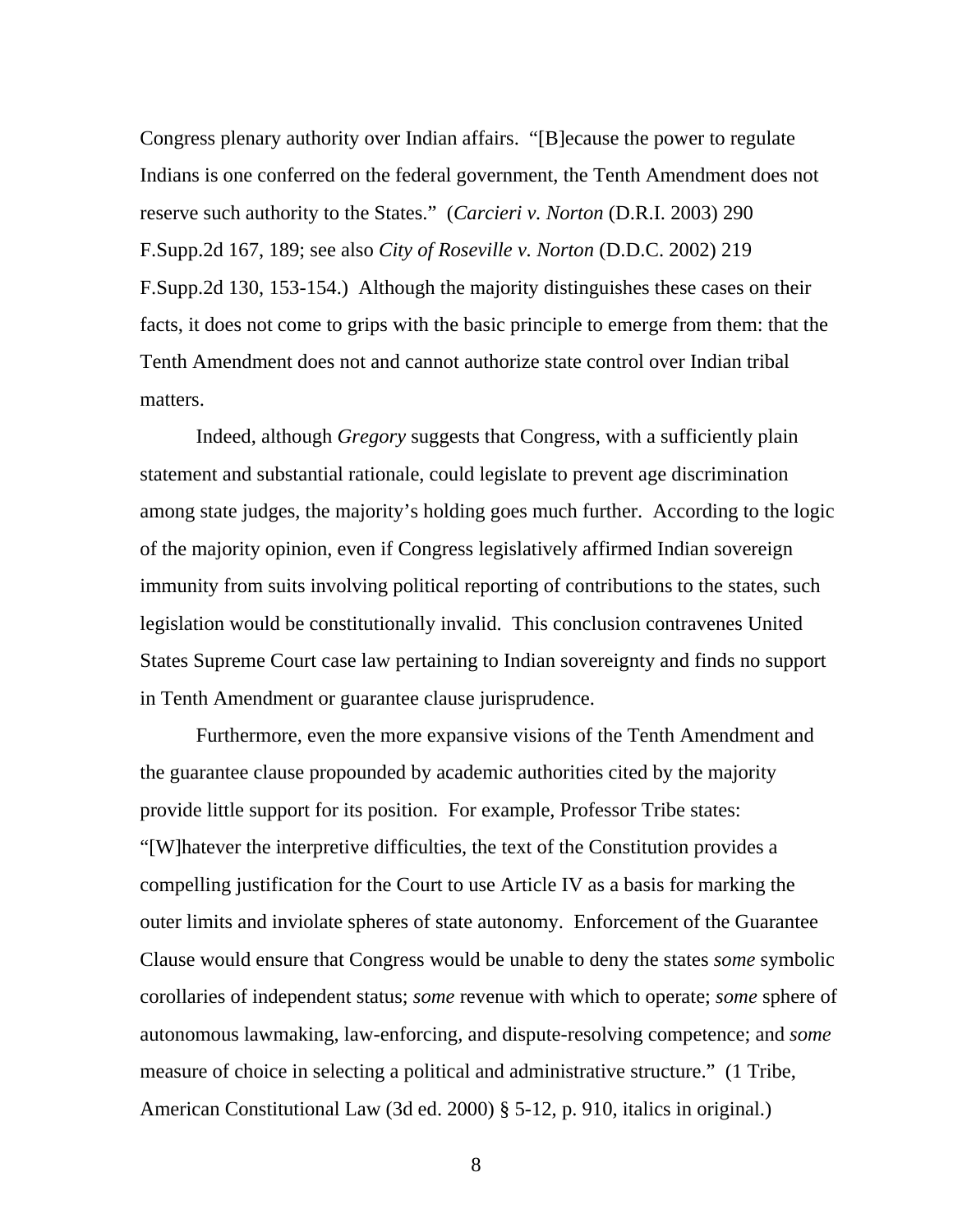There is no basis for asserting that the restriction on the state's ability to enforce political reporting requirements at issue here implicates these kinds of basic minimums of state sovereignty. Indeed, in practical terms, it is far from clear why the impairment of the state's ability to enforce political reporting requirements is a greater burden on state sovereignty than the impairment of its ability to collect lawfully owed tax revenue at issue in *Potawatomi Tribe*, or its ability to provide a judicial forum for its citizens aggrieved by tribal actions, as in *Kiowa Tribe* and *Three Affiliated Tribes*. Affirming the principle that tribes possess sovereign immunity that cannot be diminished by the states means, necessarily, that state sovereignty will in some circumstances be correspondingly diminished. To assert that the loss of state sovereignty implicates the Tenth Amendment is a formula for doing away with tribal immunity, and goes considerably beyond what even the academic champions of the Tenth Amendment have suggested.

Even assuming that the Tenth Amendment and the guarantee clause are particularly focused on preserving aspects of state sovereignty having to do with the most basic attributes of political self-determination, such as the ability of the state to decide the qualifications of its important government officials (*Gregory*, *supra*, 501 U.S. at p. 463), it is difficult to see how those matters are implicated here. The Indian tribes do not and cannot dictate the qualifications of state officials or any other feature of California governance. Moreover, the Tribe concedes that it is subject to the reporting requirements of the PRA. The FPPC and its amici curiae identify the critical state interest advanced by the reporting requirements as one of ensuring that voters know who is supporting and contributing to the various political candidates and propositions, in order to make better informed voting choices. While the state's interest in ensuring an informed electorate is critical, the denial of the right to sue an Indian tribe to enforce the reporting requirement does not put that interest beyond the state's reach. Although "sovereign immunity bars the State from pursuing the most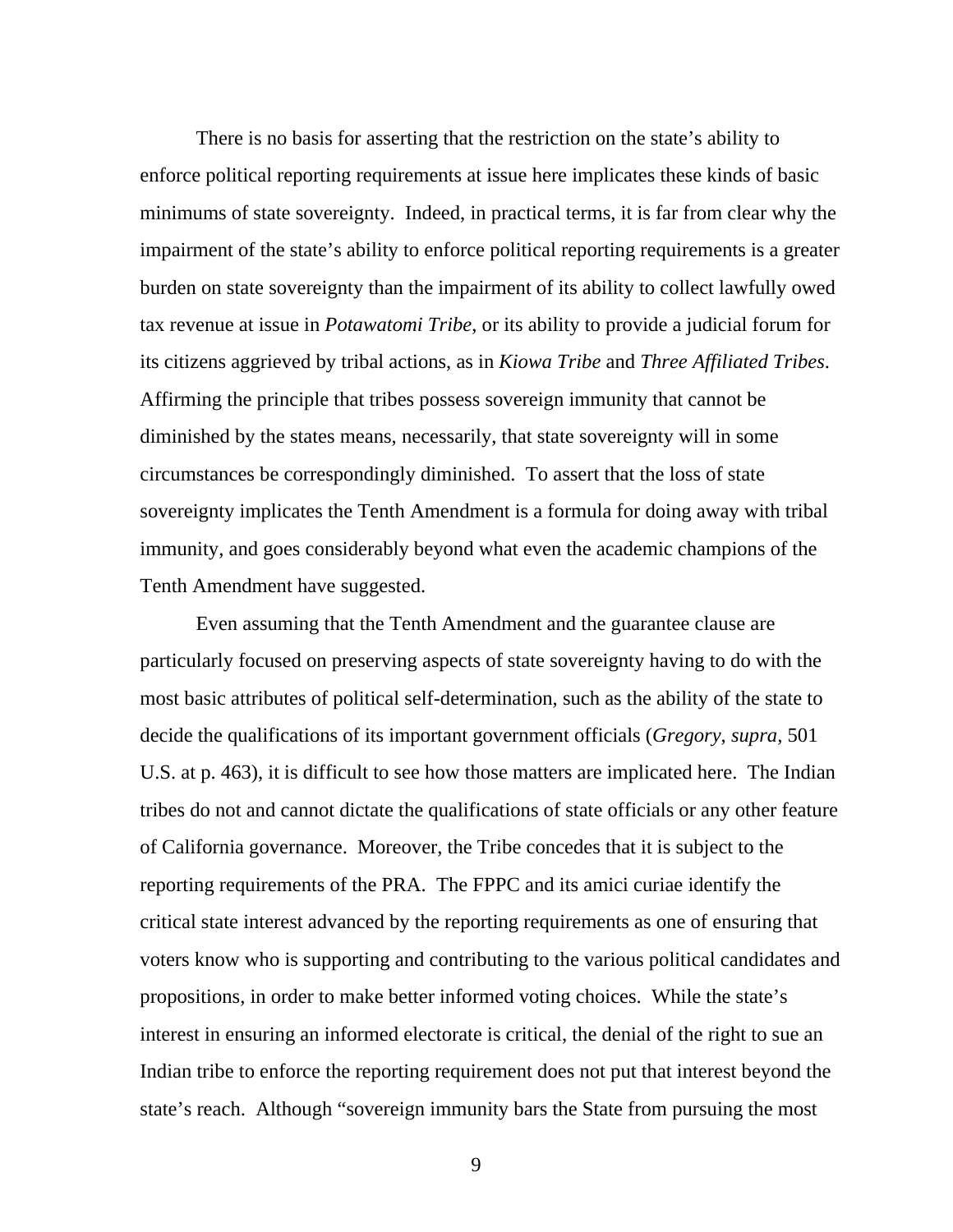efficient remedy" (*Potawatomi Tribe*, *supra*, 498 U.S. at p. 514), the state is not without alternatives. For the most part, the FPPC may obtain the desired information from the campaign contribution reports of those who are the recipients of the Tribe's political contributions or from other public record sources.

Even if the FPPC is unable to obtain such information in every instance, the state has other options. It may pursue an agreement with the Tribe to waive sovereign immunity in matters pertaining to political reporting requirements. The Tribe emphasized at oral argument that it would be willing to enter into such an agreement. Contrary to the majority's view, the incentive of Indian tribes to do so is strong. Growing concern with Indian tribal influence on politics has led to widespread calls for greater tribal accountability. (See Knickerbocker, *More Scrutiny of Indian Casino Plans*, Christian Science Monitor (Feb. 7, 2006),  $\lt$ http://www.csmonitor.com/2006/0207/p02s01-uspo.html> [as of Dec. 21, 2006] [Abramoff scandal has lead to proposed reforms of tribal political contribution rules].) A tribe concerned with preserving its own sovereignty while at the same time seeking to maintain good relations with the government and citizens of the state in which it resides may recognize that concessions are necessary to promote its own long-run interests. Moreover, tribal officials acting beyond the scope of their authority may be subject to civil liability. (*Potawatomi Tribe*, *supra*, 498 U.S. at p. 514; Cohen, Handbook of Federal Indian Law (2005 ed.) § 7.05 [1][a], p. 636 (Cohen).)

Finally, California and other similarly situated states concerned with addressing the growing problem of tribal campaign contributions may petition Congress. (*Potawatomi Tribe*, *supra*, 498 U.S. at p. 514.) The same political pressures that provide the Tribes with incentives to negotiate with the states also point toward congressional action if the current problems are not resolved through other means.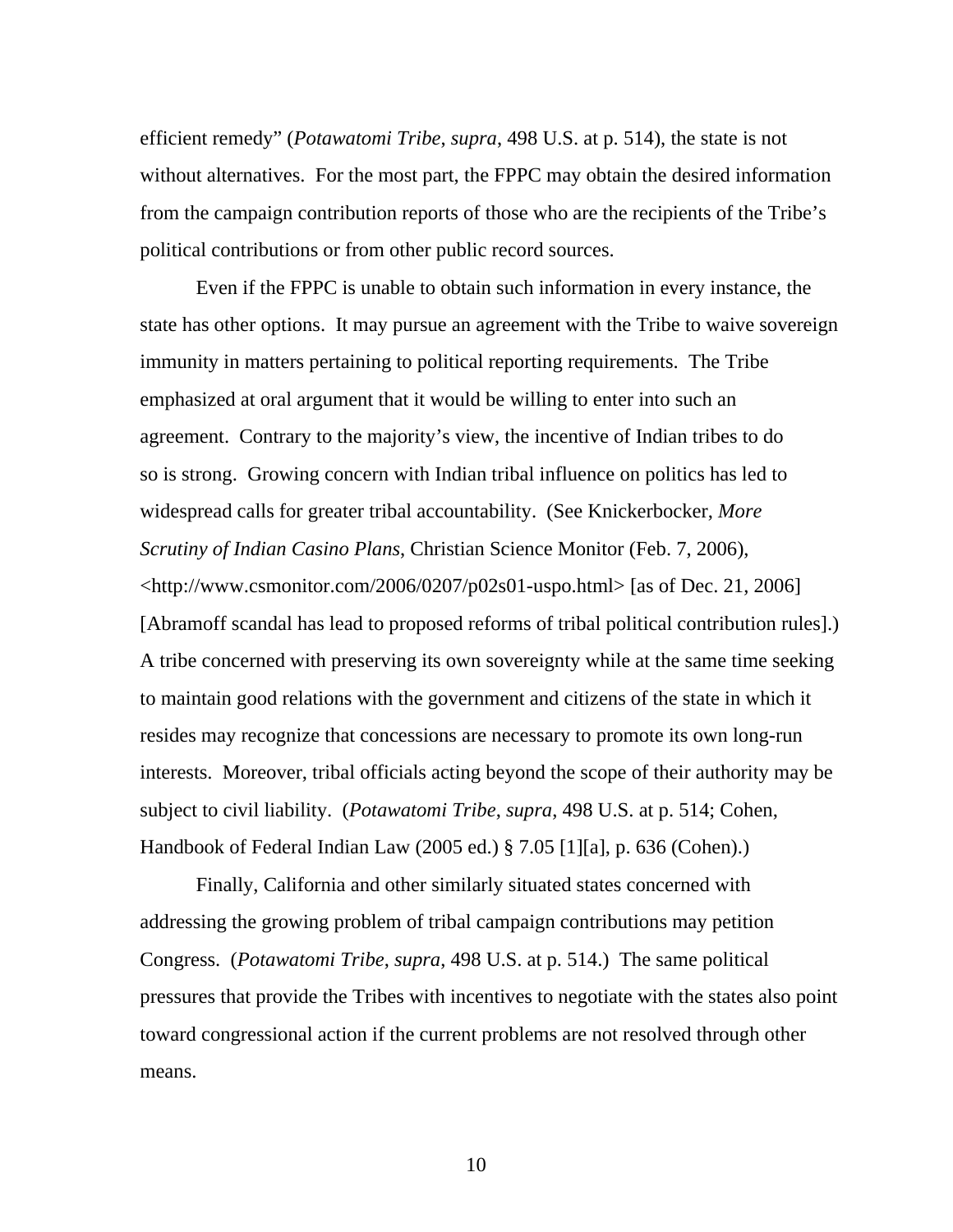IV.

 The ideal of Indian tribal sovereign immunity and federal protection has existed side by side with the reality of Indians massacred and dispossessed from their land by state and private interests (see, e.g., Heizer, The Destruction of California Indians (1974) pp. vi-ix.), or more recently, of Indians living in poverty as second-class citizens (see generally Cohen, *supra*, §§ 1.04-1.06, pp. 75-97). We have now begun to enter a new era in which tribal economic and political power is growing, and the ideal of tribal sovereignty is becoming more concretely realized. If the doctrine of tribal sovereign immunity needs to be modified to respond to these changes, federal law teaches that it is Congress, not the states, that is constitutionally delegated and historically assigned the task of making that modification, and it is in a unique position "to weigh and accommodate the competing policy concerns and reliance interests." (*Kiowa Tribe*, *supra*, 523 U.S. at p. 759.)

I would therefore reverse the judgment of the Court of Appeal.

MORENO, J.

# WE CONCUR: KENNARD, J.

### WERDEGAR, J.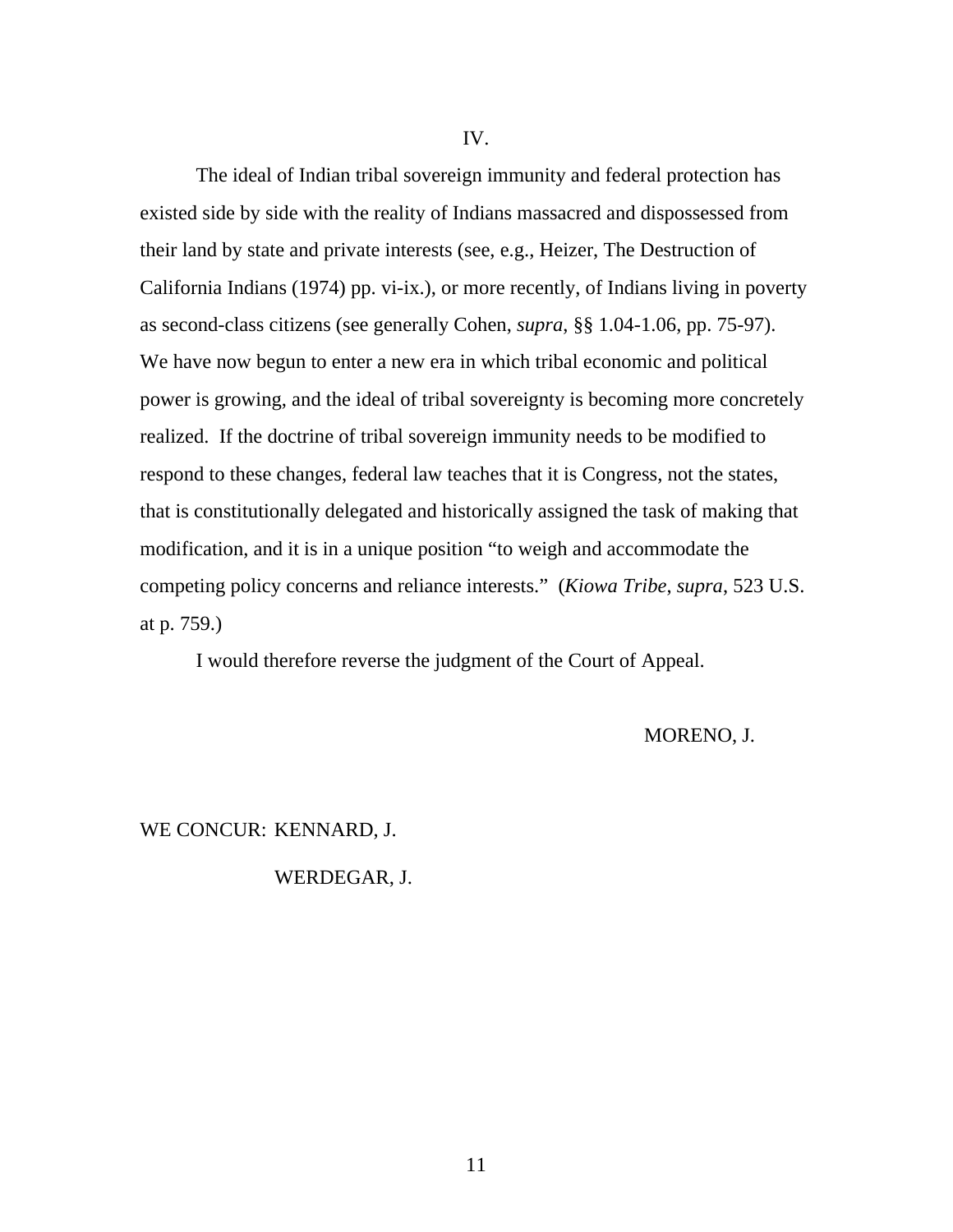*See next page for addresses and telephone numbers for counsel who argued in Supreme Court.* 

**\_\_\_\_\_\_\_\_\_\_\_\_\_\_\_\_\_\_\_\_\_\_\_\_\_\_\_\_\_\_\_\_\_\_\_\_\_\_\_\_\_\_\_\_\_\_\_\_\_\_\_\_\_\_\_\_\_\_\_\_\_\_\_\_\_\_\_\_\_\_\_\_\_\_\_\_\_\_\_\_\_\_** 

**\_\_\_\_\_\_\_\_\_\_\_\_\_\_\_\_\_\_\_\_\_\_\_\_\_\_\_\_\_\_\_\_\_\_\_\_\_\_\_\_\_\_\_\_\_\_\_\_\_\_\_\_\_\_\_\_\_\_\_\_\_\_\_\_\_\_\_\_\_\_\_\_\_\_\_\_\_\_\_\_\_\_** 

**\_\_\_\_\_\_\_\_\_\_\_\_\_\_\_\_\_\_\_\_\_\_\_\_\_\_\_\_\_\_\_\_\_\_\_\_\_\_\_\_\_\_\_\_\_\_\_\_\_\_\_\_\_\_\_\_\_\_\_\_\_\_\_\_\_\_\_\_\_\_\_\_\_\_\_\_\_\_\_\_\_\_** 

**\_\_\_\_\_\_\_\_\_\_\_\_\_\_\_\_\_\_\_\_\_\_\_\_\_\_\_\_\_\_\_\_\_\_\_\_\_\_\_\_\_\_\_\_\_\_\_\_\_\_\_\_\_\_\_\_\_\_\_\_\_\_\_\_\_\_\_\_\_\_\_\_\_\_\_\_\_\_\_\_\_\_** 

**Name of Opinion** Agua Caliente Band of Cahuilla Indians v. Superior Court

**Unpublished Opinion Original Appeal Original Proceeding Review Granted** XXX 116 Cal.App.4th 545 **Rehearing Granted** 

**Opinion No.** S123832 **Date Filed:** December 21, 2006

**Court:** Superior **County:** Sacramento **Judge:** Loren E. McMaster

#### **Attorneys for Appellant:**

Reed Smith Crosby Heafey, Reed Smith, Bernard P. Simons, James C. Martin, Kathy M. Banke, George P. Schiavelli, Denise M. Howell; Law Offices of Art Bunce, Art Bunce, Kathryn Clenney; Reed & Davidson, Dana W. Reed and Darryl R. Wold for Petitioner.

Roxborough, Pomerance & Nye, Nicholas P. Roxborough and Vincent S. Gannuscio for Blue Lake Rancheria and Mainstay Business Solutions as Amici Curiae on behalf of Petitioners.

Holland & Knight, Jerome L. Levine, Frank R. Lawrence and Zehava Zevit for Robert Anderson, Carole Goldberg, John LaVelle, Nell Jessup Newton, Judith Royster, Joseph Singer and Rennard Strickland as Amici Curiae on behalf of Petitioners.

Carole Goldberg and Jay Shapiro for UCLA Native American Law Students Association as Amicus Curiae on behalf of Petitioners.

Daniel F. Decker; Lang, Richert & Patch, Val W. Saldaña, Laurie L. Quigley and David T. Richards for Santa Rosa Indian Community of the Santa Rosa Rancheria as Amici Curiae on behalf of Petitioners. **\_\_\_\_\_\_\_\_\_\_\_\_\_\_\_\_\_\_\_\_\_\_\_\_\_\_\_\_\_\_\_\_\_\_\_\_\_\_\_\_\_\_\_\_\_\_\_\_\_\_\_\_\_\_\_\_\_\_\_\_\_\_\_\_\_\_\_\_\_\_\_\_\_\_\_\_\_\_\_\_\_\_** 

#### **Attorneys for Respondent:**

No appearance for Respondent.

John M. Appelbaum, Steven Benito Russo, Luisa Menchaca, William L. Williams, Jr., C. Scott Tocher, Holly B. Armstrong; Riegels Campos & Kenyon and Charity Kenyon for Real Party in Interest.

Heller Ehrman White & McAuliffe, Heller Ehrman, John C. Ulin, D. Eric Shapland and Gary Ostrick for California Common Cause as Amicus Curiae on behalf of Real Party in Interest.

Bill Lockyer, Attorney General, Manuel M. Mederios, State Solicitor General, Andrea Lyn Hoch, Chief Assistant Attorney General, Louis R. Mauro and Robert L. Mukai, Assistant Attorneys General, Kenneth R. Williams, Robert C. Nash, Sara J. Drake and Marc A. Le Forestier, Deputy Attorneys General, as Amici Curiae on behalf of Real Party in Interest.